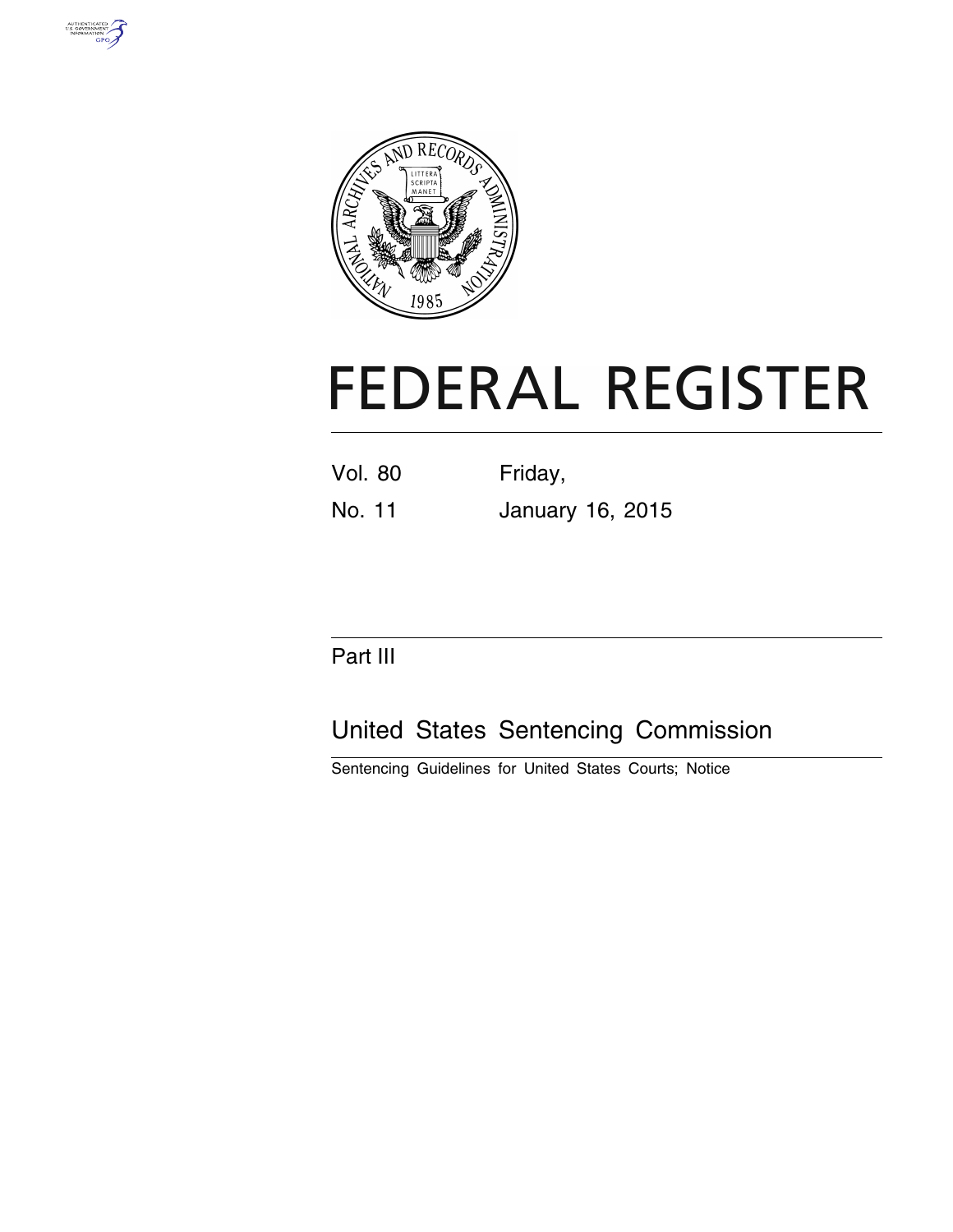# **UNITED STATES SENTENCING COMMISSION**

# **Sentencing Guidelines for United States Courts**

**AGENCY:** United States Sentencing Commission.

**ACTION:** Notice of proposed amendments to sentencing guidelines, policy statements, and commentary. Request for public comment, including public comment regarding retroactive application of any of the proposed amendments. Notice of public hearing.

**SUMMARY:** Pursuant to section 994(a), (o), and (p) of title 28, United States Code, the United States Sentencing Commission is considering promulgating certain amendments to the sentencing guidelines, policy statements, and commentary. This notice sets forth the proposed amendments and, for each proposed amendment, a synopsis of the issues addressed by that amendment. This notice also sets forth a number of issues for comment, some of which are set forth together with the proposed amendments; one of which is set forth independent of any proposed amendment; and one of which (regarding retroactive application of proposed amendments) is set forth in the Supplementary Information portion of this notice.

The proposed amendments and issues for comment in this notice are as follows:

(1) a proposed amendment to make certain technical changes to the *Guidelines Manual,* including (A) technical changes to reflect the editorial reclassification of certain sections of the United States Code, (B) stylistic and technical changes to the Commentary following § 3D1.5 (Determining the Total Punishment) captioned ''Illustrations of the Operation of the Multiple-Count Rules'' to better reflect its purpose as a concluding commentary to Part D of Chapter Three, and (C) clerical changes to § 2D1.11 (Unlawful Distributing, Importing, Exporting or Possessing a Listed Chemical; Attempt or Conspiracy) and to the commentary of other guidelines;

(2) a proposed amendment to § 4A1.2 (Definitions and Instructions for Computing Criminal History) to respond to a circuit conflict regarding the meaning of the ''single sentence'' rule and its implications for the career offender guideline and other guidelines that use predicate offenses, and related issues for comment;

(3) a proposed amendment to § 1B1.3 (Relevant Conduct (Factors that

Determine the Guideline Range)) to provide more guidance on the use of ''jointly undertaken criminal activity'' in determining relevant conduct under the guidelines, and a related issue for comment on whether the Commission should make changes for policy reasons to the operation of ''jointly undertaken criminal activity'';

(4) a proposed amendment to revise the monetary tables throughout the *Guidelines Manual,* including options for amending the monetary tables in the guidelines to adjust for inflation, conforming changes to other guidelines that refer to monetary tables, and related issues for comment;

(5) a proposed amendment to § 3B1.2 (Mitigating Role) to respond to a circuit conflict regarding what determining the "average participant" requires, to revise the Commentary to state that certain individuals who perform limited functions in criminal activity may receive a mitigating role adjustment, and to provide a non-exhaustive list of factors for the court to consider in determining whether to apply a mitigating role adjustment and the amount of the adjustment, and a related issue for comment on the application of the mitigating role adjustment;

(6) a detailed request for comment on offenses in which controlled substances are colored, packaged, or flavored in ways to appear to be designed to attract use by children;

(7) a proposed amendment to § 2D1.1 (Unlawful Manufacturing, Importing, Exporting, or Trafficking (Including Possession with Intent to Commit These Offenses); Attempt or Conspiracy) to address the new statutory penalty structure for offenses involving hydrocodone and hydrocodone combination products in light of recent administrative actions by the Food and Drug Administration and the Drug Enforcement Administration, and a related issue for comment; and

(8) a proposed amendment to § 2B1.1 (Theft, Property, Destruction, and Fraud), including (A) options to revise the definition of ''intended loss'' at § 2B1.1, comment. (n.3(A)(ii)), (B) options to address the impact of the victims table in § 2B1.1(b)(2), (C) a proposed amendment to revise the specific offense characteristic for sophisticated means in subsection  $(b)(10)(C)$ , and  $(D)$  a proposed amendment to address offenses involving fraud on the market and related offenses, and related issues for comment.

**DATES:** (1) Written Public Comment.— Written public comment regarding the proposed amendments and issues for

comment set forth in this notice, including public comment regarding retroactive application of any of the proposed amendments, should be received by the Commission not later than March 18, 2015.

(2) Public Hearing.—The Commission plans to hold a public hearing regarding the proposed amendments and issues for comment set forth in this notice on March 12, 2015. Further information regarding the public hearing, including requirements for testifying and providing written testimony, as well as the location, time, and scope of the hearing, will be provided by the Commission on its Web site at *[www.ussc.gov.](http://www.ussc.gov)* 

**ADDRESSES:** Public comment should be sent to the Commission by electronic mail or regular mail. The email address for public comment is *[Public](mailto:Public_Comment@ussc.gov)*\_ *[Comment@ussc.gov.](mailto:Public_Comment@ussc.gov)* The regular mail address for public comment is United States Sentencing Commission, One Columbus Circle NE., Suite 2–500, Washington, DC 20002–8002, Attention: Public Affairs.

**FOR FURTHER INFORMATION CONTACT:** 

Jeanne Doherty, Public Affairs Officer, (202) 502–4502, *[jdoherty@ussc.gov.](mailto:jdoherty@ussc.gov)* 

**SUPPLEMENTARY INFORMATION:** The United States Sentencing Commission is an independent agency in the judicial branch of the United States Government. The Commission promulgates sentencing guidelines and policy statements for federal courts pursuant to 28 U.S.C. 994(a). The Commission also periodically reviews and revises previously promulgated guidelines pursuant to 28 U.S.C. 994(o) and submits guideline amendments to the Congress not later than the first day of May each year pursuant to 28 U.S.C. 994(p).

The proposed amendments in this notice are presented in one of two formats. First, some of the amendments are proposed as specific revisions to a guideline or commentary. Bracketed text within a proposed amendment indicates a heightened interest on the Commission's part in comment and suggestions regarding alternative policy choices; for example, a proposed enhancement of [2][4][6] levels indicates that the Commission is considering, and invites comment on, alternative policy choices regarding the appropriate level of enhancement. Similarly, bracketed text within a specific offense characteristic or application note means that the Commission specifically invites comment on whether the proposed provision is appropriate. Second, the Commission has highlighted certain issues for comment and invites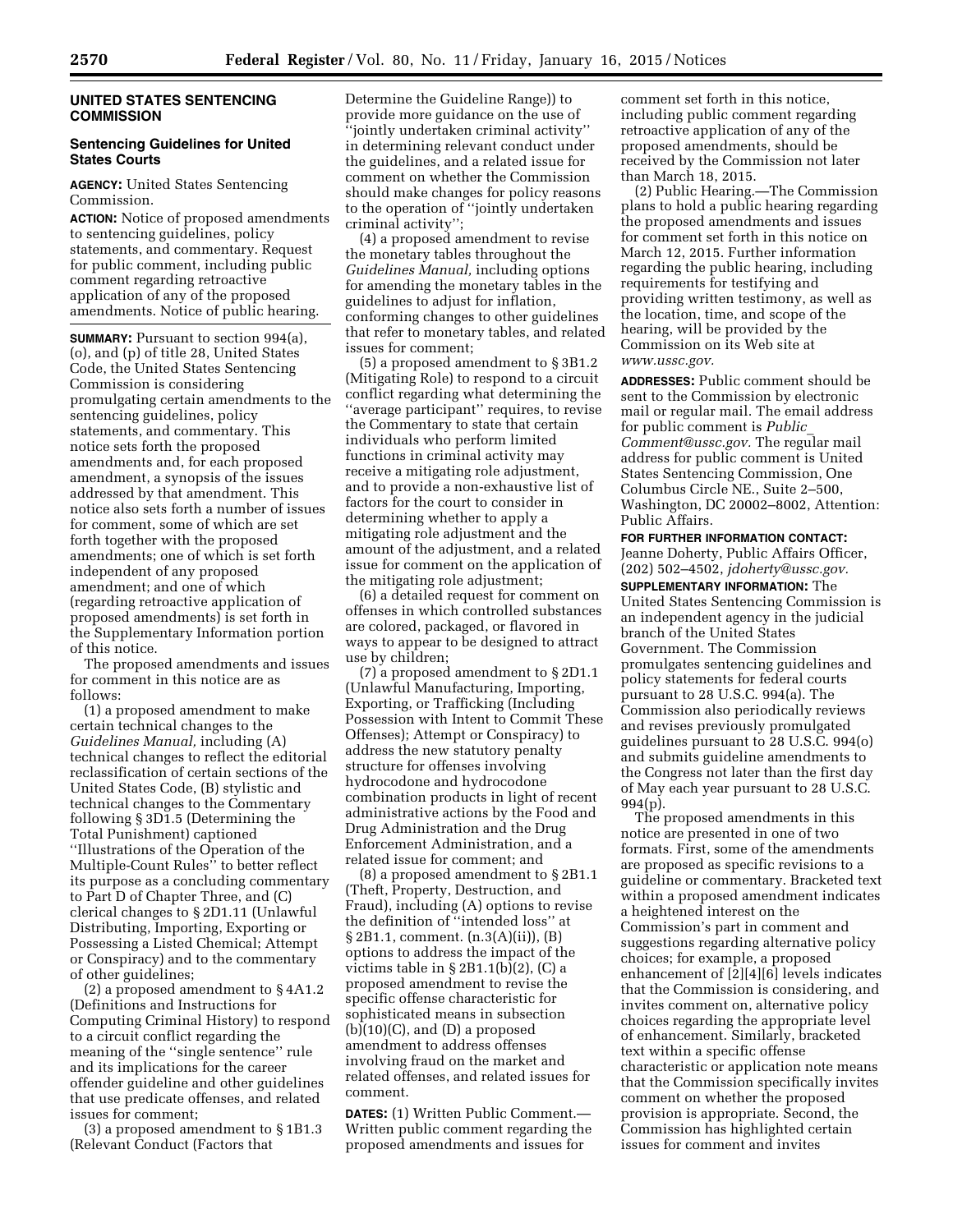suggestions on how the Commission should respond to those issues.

The Commission requests public comment regarding whether, pursuant to 18 U.S.C. 3582(c)(2) and 28 U.S.C. 994(u), any proposed amendment published in this notice should be included in subsection (c) of § 1B1.10 (Reduction in Term of Imprisonment as a Result of Amended Guideline Range (Policy Statement)) as an amendment that may be applied retroactively to previously sentenced defendants. The Commission lists in § 1B1.10(c) the specific guideline amendments that the court may apply retroactively under 18 U.S.C. 3582(c)(2). The background commentary to § 1B1.10 lists the purpose of the amendment, the magnitude of the change in the guideline range made by the amendment, and the difficulty of applying the amendment retroactively to determine an amended guideline range under § 1B1.10(b) as among the factors the Commission considers in selecting the amendments included in § 1B1.10(c). To the extent practicable, public comment should address each of these factors.

Publication of a proposed amendment requires the affirmative vote of at least three voting members and is deemed to be a request for public comment on the proposed amendment. *See* Rules 2.2 and 4.4 of the Commission's Rules of Practice and Procedure. In contrast, the affirmative vote of at least four voting members is required to promulgate an amendment and submit it to Congress. *See* Rule 2.2; 28 U.S.C. 994(p).

Additional information pertaining to the proposed amendments described in this notice may be accessed through the Commission's Web site at *[www.ussc.gov.](http://www.ussc.gov)* 

**Authority:** 28 U.S.C. 994(a), (o), (p), (x); USSC Rules of Practice and Procedure, Rule 4.4.

#### **Patti B. Saris,**

*Chair.* 

# **1. Technical Amendment**

*Synopsis of Proposed Amendment:*  This proposed amendment makes certain technical changes to the *Guidelines Manual.* 

The proposed amendment contains three parts, as follows.

Part A sets forth technical changes to reflect the editorial reclassification of certain sections in the United States Code. Effective February 2014, the Office of the Law Revision Counsel transferred provisions relating to voting and elections from titles 2 and 42 to a new title 52. It also transferred provisions of the National Security Act

of 1947 from one place to another in title 50. To reflect the new section numbers of the reclassified provisions, changes are made to—

(1) the Commentary to § 2C1.8 (Making, Receiving, or Failing to Report a Contribution, Donation, or Expenditure in Violation of the Federal Election Campaign Act; Fraudulently Misrepresenting Campaign Authority; Soliciting or Receiving a Donation in Connection with an Election While on Certain Federal Property);

(2) the Commentary to § 2H2.1 (Obstructing an Election or Registration);

(3) the Commentary to § 2M3.9 (Disclosure of Information Identifying a Covert Agent);

(4) Application Note 5 to § 5E1.2 (Fines for Individual Defendants); and

(5) Appendix A (Statutory Index). Part B makes stylistic and technical

changes to the Commentary following § 3D1.5 (Determining the Total Punishment) captioned ''Illustrations of the Operation of the Multiple-Count Rules'' to better reflect its purpose as a concluding commentary to Part D of Chapter Three.

Part C makes clerical changes to—

(1) the Background Commentary to § 1B1.11 (Use of Guidelines Manual in Effect on Date of Sentencing (Policy Statement)), to correct a typographical error in a U.S. Reports citation;

(2) the Commentary to § 2B4.1 (Bribery in Procurement of Bank Loan and Other Commercial Bribery), to correct certain United States Code citations to correspond with their respective references in Appendix A that were revised by Amendment 769 (effective November 1, 2012);

(3) subsection (e)(7) to § 2D1.11 (Unlawfully Distributing, Importing, Exporting or Possessing a Listed Chemical; Attempt or Conspiracy), to add a missing measurement unit to the line referencing Norpseudoephedrine; and

(4) Application Note 2 to § 2H4.2 (Willful Violations of the Migrant and Seasonal Agricultural Worker Protection Act), to correct a typographical error in an abbreviation.

#### *(A) Reclassification of Sections of United States Code*

#### Proposed Amendment

The Commentary to § 2C1.8 captioned ''Statutory Provisions'' is amended by striking ''2 U.S.C.'' and all that follows through ''441k;'' and after ''18 U.S.C. 607'' inserting ''; 52 U.S.C. 30109(d), 30114, 30116, 30117, 30118, 30119, 30120, 30121, 30122, 30123, 30124(a), 30125, 30126''; and by striking

''Statutory Index (Appendix A)'' and inserting ''Appendix A (Statutory Index)''.

The Commentary to § 2C1.8 captioned ''Application Notes'' is amended in Note 1 by striking ''2 U.S.C. 441e(b)'' and inserting ''52 U.S.C. 30121(b)''; by striking ''2 U.S.C. 431 et seq'' and inserting ''52 U.S.C. 30101 *et seq.'';* and by striking ''(2 U.S.C. 431(8) and (9))'' and inserting ''(52 U.S.C. 30101(8) and  $(9)$ )''.

The Commentary to § 2H2.1 captioned ''Statutory Provisions'' is amended by striking ''42 U.S.C. 1973i, 1973j(a), (b)'' and inserting ''52 U.S.C. 10307,  $10308(a)$ , (b)".

The Commentary to § 2M3.9 is amended by striking ''§ 421'' each place such term appears and inserting ''§ 3121''; and by striking ''§ 421(d)'' and inserting ''§ 3121(d)''.

The Commentary to § 5E1.2 captioned ''Application Notes'' is amended in Note 5 by striking ''2 U.S.C.  $437g(d)(1)(D)$ " and inserting "52 U.S.C. 30109(d)(1)(D)''; and by striking ''2 U.S.C. 441f'' and inserting ''52 U.S.C. 30122''.

Appendix A (Statutory Index) is amended by striking the following line references:

| "2 U.S.C. 437g(d) | 2C1.8   |
|-------------------|---------|
| 2 U.S.C. 439a     | 2C1.8   |
| 2 U.S.C. 441a     | 2C1.8   |
| 2 U.S.C. 441a–1   | 2C1.8   |
| 2 U.S.C. 441b     | 2C1.8   |
| 2 U.S.C. 441c     | 2C1.8   |
| 2 U.S.C. 441d     | 2C1.8   |
| 2 U.S.C. 441e     | 2C1.8   |
| 2 U.S.C. 441f     | 2C1.8   |
| 2 U.S.C. 441a     | 2C1.8   |
| 2 U.S.C. 441h(a)  | 2C1.8   |
| 2 U.S.C. 441i     | 2C1.8   |
| 2 U.S.C. 441k     | 2C1.8", |
|                   |         |

and inserting at the end the following new line references:

| "52 U.S.C. 30109   | 2C <sub>1.8</sub> |
|--------------------|-------------------|
| 52 U.S.C. 30114    | 2C1.8             |
| 52 U.S.C. 30116    | 2C1.8             |
| 52 U.S.C. 30117    | 2C1.8             |
| 52 U.S.C. 30118    | 2C1.8             |
| 52 U.S.C. 30119    | 2C1.8             |
| 52 U.S.C. 30120    | 2C1.8             |
| 52 U.S.C. 30121    | 2C1.8             |
| 52 U.S.C. 30122    | 2C1.8             |
| 52 U.S.C. 30123    | 2C1.8             |
| 52 U.S.C. 30124(a) | 2C1.8             |
| 52 U.S.C. 30125    | 2C1.8             |
| 52 U.S.C. 30126    | 2C1.8";           |
|                    |                   |

by striking the following line references:

| "42 U.S.C. 1973i(c) | 2H <sub>2.1</sub> |
|---------------------|-------------------|
| 42 U.S.C. 1973i(d)  | 2H <sub>2.1</sub> |
| 42 U.S.C. 1973i(e)  | 2H <sub>2.1</sub> |
| 42 U.S.C. 1973j(a)  | 2H <sub>2.1</sub> |
| 42 U.S.C. 1973j(b)  | 2H <sub>2.1</sub> |
| 42 U.S.C. 1973i(c)  | 2X1.1             |
| 42 U.S.C. 1973aa    | 2H <sub>2.1</sub> |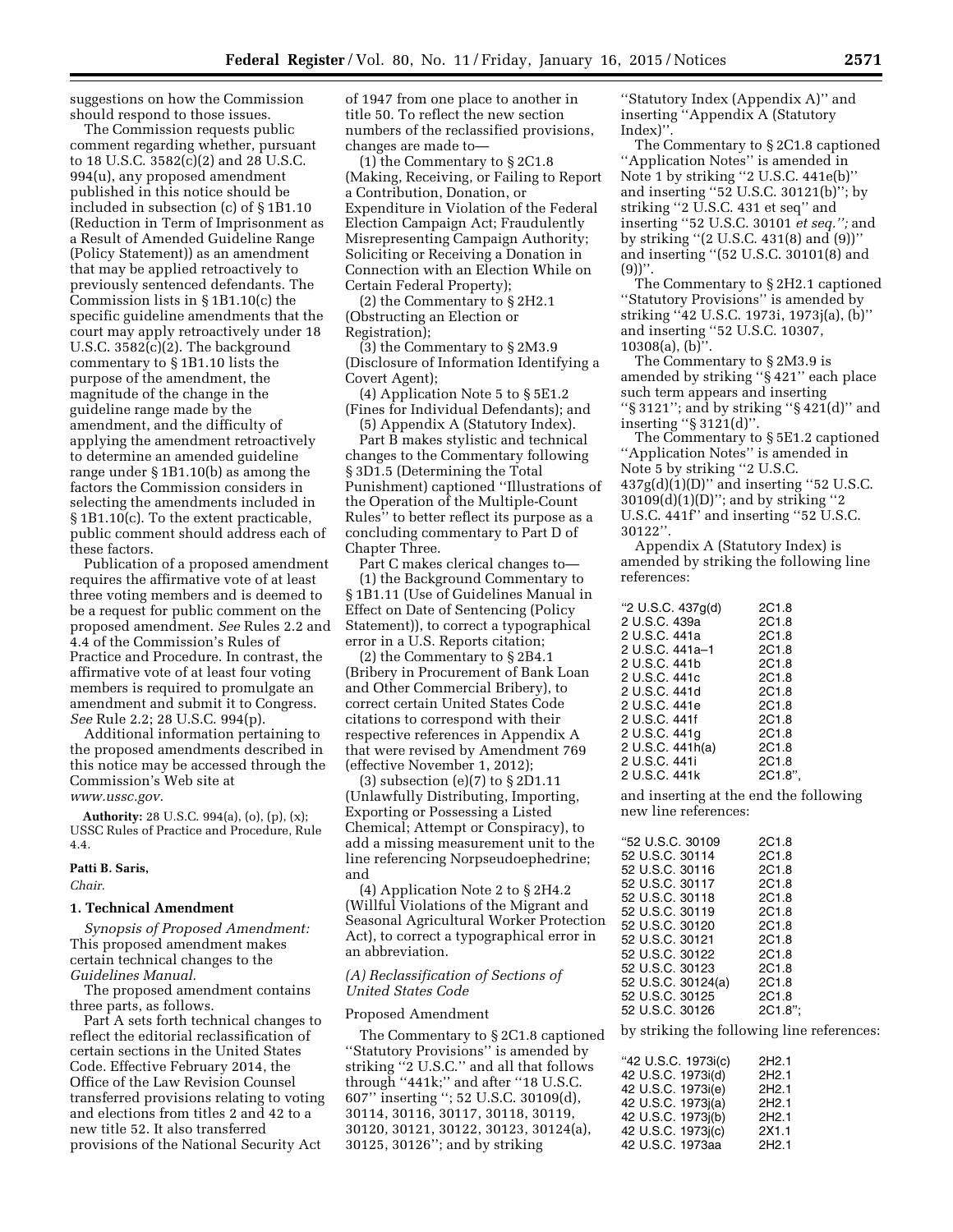42 U.S.C. 1973aa–1 2H2.1 42 U.S.C. 1973aa–1a 2H2.1 42 U.S.C. 1973aa–3 2H2.1 42 U.S.C. 1973bb 42 U.S.C. 1973gg–10 2H2.1'',

and inserting after the line referenced to 50 U.S.C. App. 2410 the following new line references:

| "52 U.S.C. 10307(c) | 2H <sub>2.1</sub> |
|---------------------|-------------------|
| 52 U.S.C. 10307(d)  | 2H <sub>2.1</sub> |
| 52 U.S.C. 10307(e)  | 2H <sub>2.1</sub> |
| 52 U.S.C. 10308(a)  | 2H2.1             |
| 52 U.S.C. 10308(b)  | 2H <sub>2.1</sub> |
| 52 U.S.C. 10308(c)  | 2X1.1             |
| 52 U.S.C. 10501     | 2H <sub>2.1</sub> |
| 52 U.S.C. 10502     | 2H <sub>2.1</sub> |
| 52 U.S.C. 10503     | 2H <sub>2.1</sub> |
| 52 U.S.C. 10505     | 2H <sub>2.1</sub> |
| 52 U.S.C. 10701     | 2H <sub>2.1</sub> |
| 52 U.S.C. 20511     | 2H2.1":           |

and by striking the line referenced to 50 U.S.C. 421 and inserting after the line referenced to 50 U.S.C. 1705 the following new line reference:

''50 U.S.C. 3121 2M3.9''.

*(B) Stylistic Changes to the Illustrations of the Operation of the Multiple-Count Rules* 

#### Proposed Amendment

The Commentary following § 3D1.5 captioned ''Illustrations of the Operation of the Multiple-Count Rules'' is amended by striking the heading as follows:

'' *Illustrations of the Operation of the Multiple-Count Rules*'',

and inserting the following new heading:

'' *Concluding Commentary to Part D of Chapter Three Illustrations of the Operation of the Multiple-Count Rules*'';

in Examples 1 and 2 by striking ''convicted on'' both places such term

appears and inserting ''convicted of''; in Example 2 by striking ''Defendant

C'' and inserting ''Defendant B''; and in Example 3 by striking

''Defendant D'' and inserting ''Defendant C''; by striking ''\$27,000'', ''\$12,000'', ''\$15,000'', and ''\$20,000'' and inserting ''\$1,000'' in each place such terms appear; by striking ''\$74,000'' and inserting ''\$4,000''; and by striking ''16'' both places such term appears and inserting ''9''.

#### *(C) Clerical Changes*

#### Proposed Amendment

The Commentary to § 1B1.11 captioned ''Background'' is amended by striking ''144 S. Ct.'' and inserting ''133 S. Ct.''.

The Commentary to § 2B4.1 captioned ''Statutory Provisions'' is amended by striking ''41 U.S.C. 53, 54'' and inserting ''41 U.S.C. 8702, 8707''.

The Commentary to § 2B4.1 captioned ''Background'' is amended by striking ''41 U.S.C. 51, 53–54'' and inserting ''41 U.S.C. 8702, 8707"

Section 2D1.11(e)(7) is amended in the line referenced to Norpseudoephedrine by striking ''400'' and inserting ''400 G''.

The Commentary to § 2H4.2 captioned ''Application Notes'' is amended in Note 2 by striking ''*et. seq.*'' and inserting "et seq."

#### **2. ''Single Sentence'' Rule**

*Synopsis of Proposed Amendment:*  This proposed amendment responds to a circuit conflict regarding the meaning of the ''single sentence'' rule and its implications for the career offender guideline and other guidelines that use predicate offenses.

When the defendant's criminal history includes two or more prior sentences that meet certain criteria specified in § 4A1.2(a)(2), those prior sentences are counted as a ''single sentence'' rather than separately. This operates to reduce the cumulative impact of the prior sentences on the criminal history score. Courts are now divided over whether this ''single sentence'' rule also causes certain prior sentences that ordinarily would qualify as predicates under the career offender guideline to be disqualified from serving as predicates. *See* § 4B1.2, comment. (n.3).

The ''single sentence'' rule in subsection (a)(2) to § 4A1.2 (Definitions and Instructions for Computing Criminal History) provides:

If the defendant has multiple prior sentences, determine whether those sentences are counted separately or as a single sentence. Prior sentences always are counted separately if the sentences were imposed for offenses that were separated by an intervening arrest (*i.e.,* the defendant is arrested for the first offense prior to committing the second offense). If there is no intervening arrest, prior sentences are counted separately unless (A) the sentences resulted from offenses contained in the same charging instrument; or (B) the sentences were imposed on the same day. Count any prior sentence covered by (A) or (B) as a single sentence. *See also* § 4A1.1(e).

For purposes of applying § 4A1.1(a), (b), and (c), if prior sentences are counted as a single sentence, use the longest sentence of imprisonment if concurrent sentences were imposed. If consecutive sentences were imposed, use the aggregate sentence of imprisonment.

*See* § 4A1.2(a)(2).

In 2010, in *King* v. *United States,* the Eighth Circuit held that when two or more prior sentences are counted as a single sentence, all the criminal history points attributable to the single sentence are assigned to only one of the prior sentences—specifically, the one that was the longest. *King,* 595 F.3d 844, 852 (8th Cir. 2010). Accordingly, only that prior sentence may be considered a predicate for purposes of the career offender guideline. *Id.* at 849, 852.

In *King,* there were two different sets of prior sentences that each qualified as a single sentence. Each set of prior sentences included a sentence that ordinarily would qualify as a career offender predicate and several other sentences that were not career offender predicates, imposed to run concurrently. The panel indicated that, within a "single sentence," only one sentence receives the criminal history points. For the first set of sentences, one of the non-predicate sentences ''should receive the criminal history point for this group because it was the longest.'' *Id.* at 849. Accordingly, the sentence that ordinarily would qualify as a career offender predicate did not receive criminal history points and therefore did not qualify as a career offender predicate. *Id.* For the second set of sentences, the sentence that ordinarily would qualify as a career offender predicate was the same length as the one of the non-predicate sentences, and longer than any of the other sentences; it was unclear which of the two should be treated as the ''longest.'' Given the uncertainty, the panel applied the rule of lenity and attributed the criminal history points to the sentence that was not a career offender predicate. *Id.* As a result, the sentence that ordinarily would qualify as a career offender predicate did not receive criminal history points and did not qualify as a career offender predicate.

In June 2014, in *United States* v. *Williams,* a panel of the Sixth Circuit considered and rejected *King* as ''nonsensical,'' because it permitted the defendant to ''evade career offender status because he committed *more*  crimes.'' *Williams,* 753 F.3d 626, 639 (6th Cir. 2014) (emphasis in original). The facts in *Williams* were similar to the second set of sentences in *King:* The single sentence included one sentence that ordinarily would qualify as a career offender predicate and one sentence that was not a career offender predicate. The two sentences were equally long. Because each of the sentences ordinarily would receive criminal history points, the panel held, the sentence that ordinarily would qualify as a career offender predicate was not disqualified by the single sentence rule; it remained eligible to serve as a career offender predicate. *Id.* 

On August 26, 2014, a different panel of the Eighth Circuit agreed with the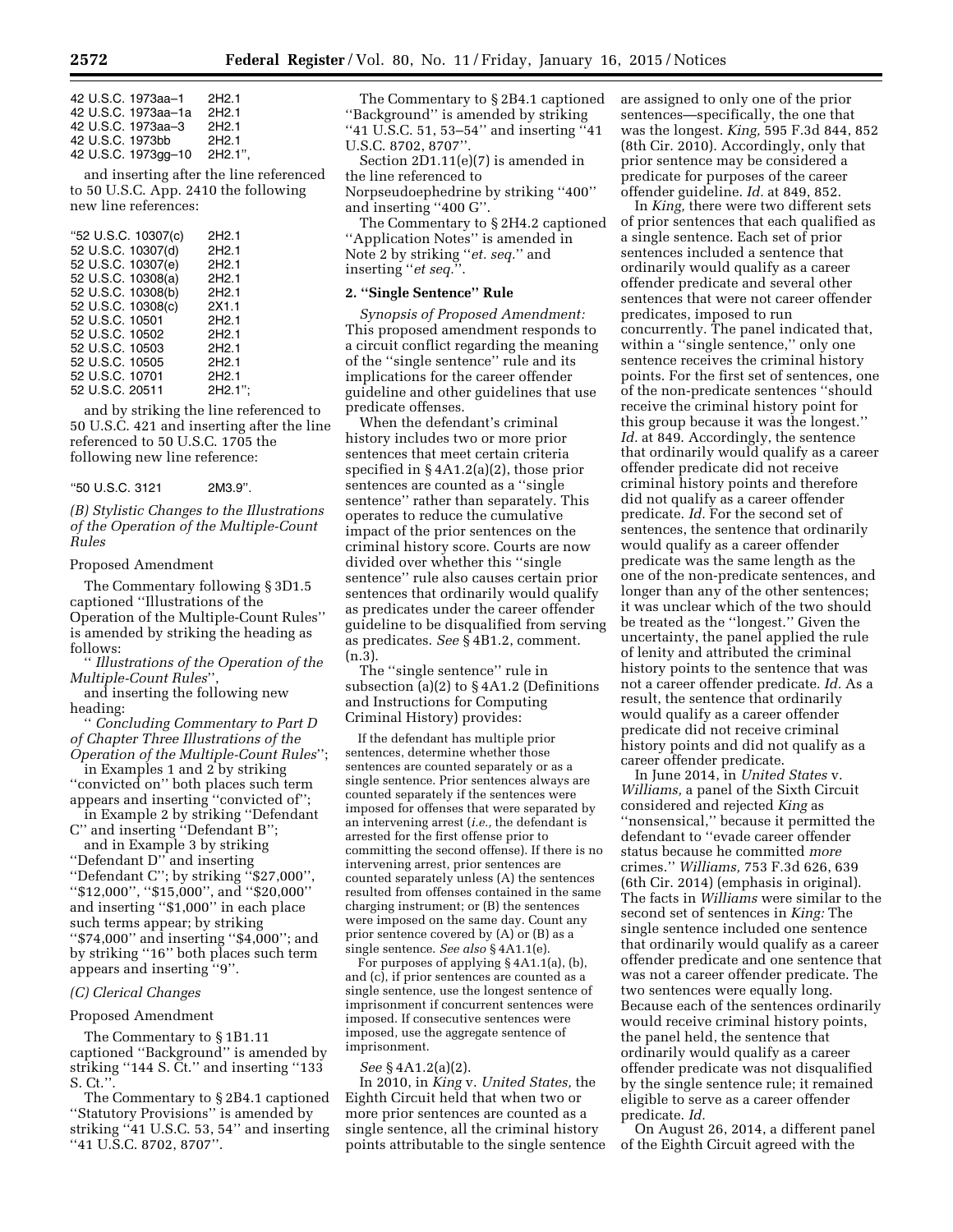Sixth Circuit's analysis in *Williams* but was not in a position to overrule the earlier panel's decision in *King. See Donnell* v. *United States,* 765 F.3d 817, 820 (8th Cir. 2014) (''we are bound by this court's prior decision in *King* even though a majority of the panel believe it should now be overruled to eliminate a conflict with the Sixth Circuit''). Before then, other panels of the Eighth Circuit had followed *King,* applying it to a case involving the firearms guideline rather than the career offender guideline and to a case in which the prior sentences were consecutive rather than concurrent. *See, e.g., Pierce* v. *United States,* 686 F.3d 529, 533 n.3 (8th Cir. 2012) (indicating that the reasoning of *King* would also apply to predicate offenses under the firearms guideline); *United States* v. *Parker,* 762 F.3d 801, 808 (8th Cir. 2014) (''*King'*s logic is equally applicable to consecutive sentences'').

The Eleventh Circuit anticipated this issue in dicta in *United States* v. *Cornog,* a 1991 decision not cited by either *King* or *Williams*. *See* 945 F.2d 1504 (11th Cir. 1991). The defendant in *Cornog* had two prior sentences, one that ordinarily would qualify as a career offender predicate and another that was not a career offender predicate but was the longer of the two. He argued under the ''related cases'' rule (predecessor to the ''single sentence'' rule) that only the longer sentence should receive criminal history points and therefore the shorter sentence should be disqualified from serving as a career offender predicate. The Eleventh Circuit found this unpersuasive: ''It would be illogical . . . to ignore a conviction for a violent felony just because it happened to be coupled with a nonviolent felony conviction having a longer sentence.'' *See* 945 F.2d at 1506 n.3.

Of the other cases discussing this issue, some have been consistent with the Sixth Circuit's approach in *Williams*. *See, e.g., United States* v. *Carr,* 2013 WL 4855341 (N.D. Ga. 2013); *United States* v. *Augurs,* 2014 WL 3735584 (W.D. Pa., July 28, 2014). Others have been consistent with the Eighth Circuit's approach in *King. See, e.g., United States* v. *Santiago,* 387 F. App'x 223 (3d Cir. 2010); *United States*  v. *McQueen,* 2014 WL 3749215 (E.D. Wash., July 29, 2014).

The proposed amendment generally follows the Sixth Circuit's approach in *Williams.* It amends the commentary to § 4A1.2 to provide that, when multiple prior sentences are counted as a single sentence, the court should treat each of the multiple prior sentences as if it received criminal history points for purposes of determining predicate

offenses. As a result, it also states that a prior sentence included in a single sentence may serve as a predicate under the career offender guideline (or other guidelines that involve predicates) if it independently would have received criminal history points.

In addition, the proposed amendment provides two issues for comment. The first issue for comment is on whether the Commission should use a different approach to respond to the *King*/ *Williams* conflict over the ''single sentence'' rule. The second issue for comment is on whether the application issues presented by the ''single sentence'' rule are also presented by other provisions involved in calculating the criminal history score, such as the provision in § 4A1.1(c) (adding 1 point for certain prior offenses up to a total of 4 points).

#### *Proposed Amendment*

The Commentary to § 4A1.2 captioned ''Application Notes'' is amended in Note 3 by redesignating Note 3 as Note 3(B), and by inserting at the beginning the following:

''*Counting Multiple Prior Sentences Separately or as a Single Sentence (Subsection (a)(2))*.—

(A) *In General*.—In some cases, multiple prior sentences are counted as a single sentence for purposes of calculating the criminal history score under § 4A1.1(a), (b), and (c). However, for purposes of determining predicate offenses, each of the multiple prior sentences included in the single sentence should be treated as if it received criminal history points, if it independently would have received criminal history points. Therefore, an individual prior sentence may serve as a predicate under the career offender guideline (*see* § 4B1.2(c)) or other guidelines with predicate offenses, such as § 2K1.3(a) and § 2K2.1(a), if it independently would have received criminal history points.

For example, a defendant's criminal history includes one robbery conviction and one theft conviction. The sentences for these offenses were imposed on the same day and are counted as a single sentence under § 4A1.2(a)(2). If the defendant received a one-year sentence of imprisonment for the robbery and a two-year sentence of imprisonment for the theft, to be served concurrently, a total of 3 points is added under § 4A1.1(a). Because this particular robbery met the definition of a felony crime of violence and independently would have received 2 criminal history points under § 4A1.1(b), it may serve as a predicate under the career offender guideline.''.

#### *Issues for Comment*

1. The proposed amendment follows the Sixth Circuit's approach in *Williams*  regarding the meaning of the ''single sentence'' rule and its implications for guidelines that use predicate offenses. The Commission seeks comment on whether a different approach should be used to respond to the *King*/*Williams*  conflict over the ''single sentence'' rule. For example, should the Commission follow the Eighth Circuit's approach in *King,* and amend the commentary to § 4A1.2 to provide that, if prior sentences are counted as a single sentence, only one of the sentences included in the single sentence is counted (the sentence with the longest term of imprisonment) and any other sentences included in the single sentence cannot serve as a predicate under the career offender guideline (or other guidelines that involve predicates)?

2. The Commission seeks comment on whether the application issues presented by the *King*/*Williams* conflict over the ''single sentence'' rule are also presented by other provisions involved in calculating the criminal history score and, if so, whether and how they should be addressed.

In particular, there may be cases in which the defendant has more than four sentences that each could qualify for a criminal history point under § 4A1.1(c), which instructs the court to add 1 point for each such sentence, ''up to a total of 4 points.'' In a case in which the defendant has more than four such sentences, and one of the sentences would ordinarily qualify as a career offender predicate, should that sentence (A) always qualify as a career offender predicate, following the reasoning of *Williams*; (B) never qualify as a career offender predicate, following the reasoning of *King*; or (C) qualify as a career offender predicate in some circumstances but not in others? For example, some helpline callers have asked whether the sentences under § 4A1.1(c) should be placed in chronological sequence, with the first four sentences each receiving a point (and being eligible to serve as a career offender predicate) and any remaining sentences not receiving a point (and being ineligible to serve as a career offender predicate). A similar issue may also be presented by the 3-point limitation in § 4A1.1(e), which instructs courts to add 1 point for certain prior sentences ''up to a total of 3 points.''

Are there application issues presented by these provisions, or other provisions in the guidelines, that are similar to the issues presented by the *King*/*Williams*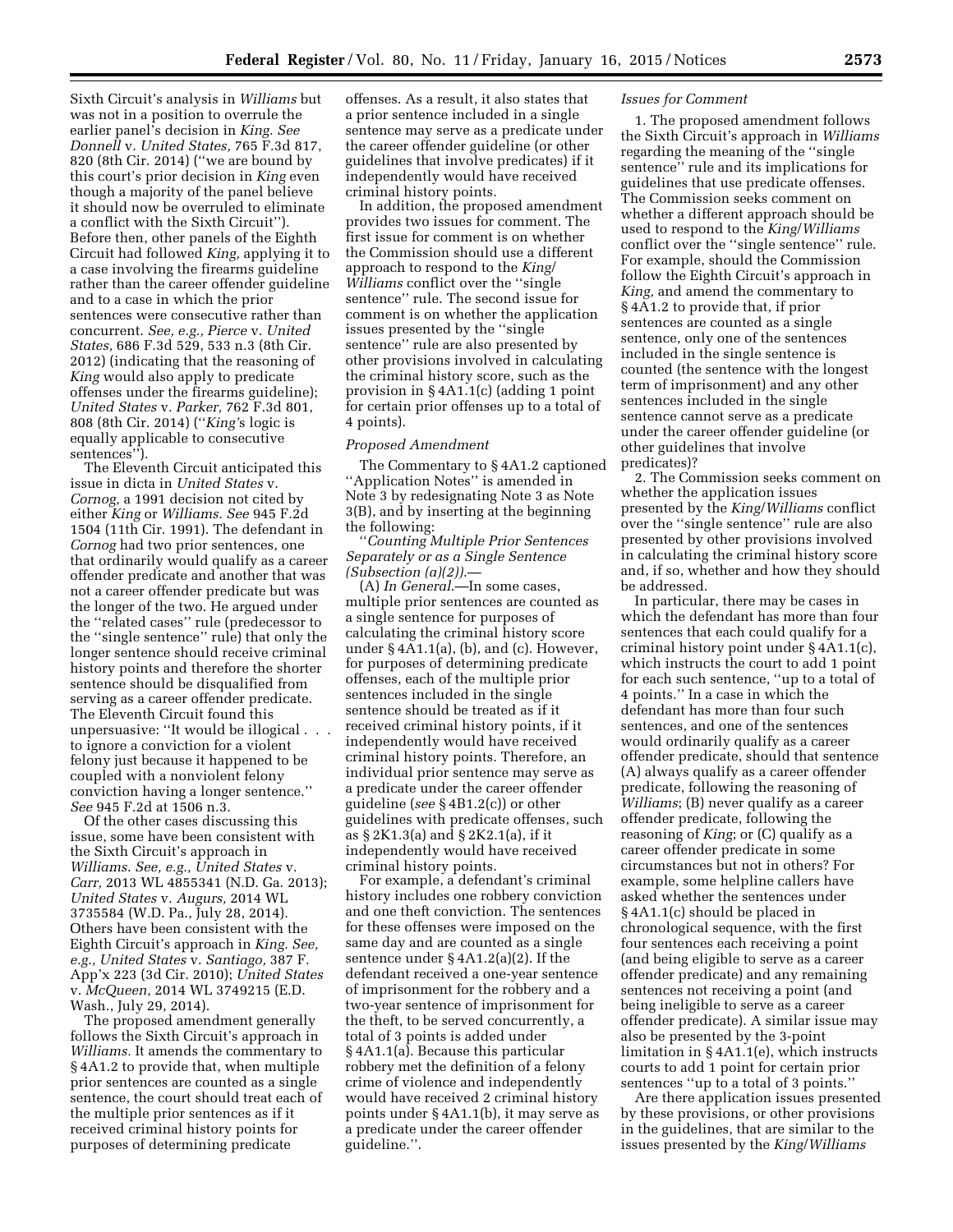conflict over the ''single sentence'' rule? If so, how, if at all, should the Commission address them?

Finally, if the Commission were to address this circuit conflict and/or any similar application issues, what conforming or clarifying changes, if any, should be made to other provisions of the guidelines? In particular, are there places in the guidelines that refer to the ''single sentence'' rule (or, conversely, refer to whether prior sentences are ''counted separately'') that should be revised to clarify how they operate? If so, which ones, and how should the Commission address them?

# **3. Jointly Undertaken Criminal Activity**

*Synopsis of Proposed Amendment:*  This proposed amendment is a result of the Commission's effort to simplify the operation of the guidelines, including, among other matters, the use of relevant conduct in offenses involving multiple participants. *See* United States Sentencing Commission, ''Notice of Final Priorities,'' 79 FR 49378 (Aug. 20, 2014).

This proposed amendment is being published to inform the Commission's consideration of these issues. The Commission seeks comment on revisions that would provide further guidance on the operation of the ''jointly undertaken criminal activity'' provision as well as on possible revisions that would change the operation of the provision.

#### *Proposed Additional Guidance*

The proposed amendment would revise § 1B1.3 (Relevant Conduct (Factors that Determine the Guideline Range)) to provide more guidance on the use of ''jointly undertaken criminal activity'' in determining relevant conduct under the guidelines. *See*  § 1B1.3(a)(1)(B). Specifically, it restructures the guideline and its commentary to set out more clearly the three-step analysis the court applies to hold the defendant accountable for acts of others in the jointly undertaken criminal activity. The three-step test requires that the court (1) identify the scope of the criminal activity the defendant agreed to jointly undertake; (2) determine whether the conduct of others in the jointly undertaken criminal activity was in furtherance of that criminal activity; and (3) determine whether the conduct of others was reasonably foreseeable in connection with that criminal activity.

## *Possible Policy Changes*

An issue for comment is provided on whether the Commission should make changes for policy reasons to the

operation of ''jointly undertaken criminal activity.'' Several options are presented for comment.

# *Proposed Amendment*

Section 1B1.3(a)(1)(B) is amended by striking ''all reasonably foreseeable acts and omissions of others in furtherance of the jointly undertaken criminal activity,'' and inserting the following:

''all acts and omissions of others that were—

(i) within the scope of the criminal activity that the defendant agreed to jointly undertake,

(ii) in furtherance of the jointly undertaken criminal activity, and

(iii) reasonably foreseeable in connection with that criminal activity;''.

The Commentary to § 1B1.3 captioned ''Application Notes'' is amended by

striking Note 2 as follows: ''2. A 'jointly undertaken criminal activity' is a criminal plan, scheme,

endeavor, or enterprise undertaken by the defendant in concert with others, whether or not charged as a conspiracy.

In the case of a jointly undertaken criminal activity, subsection (a)(1)(B) provides that a defendant is accountable for the conduct (acts and omissions) of others that was both:

(A) in furtherance of the jointly undertaken criminal activity; and (B) reasonably foreseeable in

connection with that criminal activity. Because a count may be worded

broadly and include the conduct of many participants over a period of time, the scope of the criminal activity jointly undertaken by the defendant (the 'jointly undertaken criminal activity') is not necessarily the same as the scope of the entire conspiracy, and hence relevant conduct is not necessarily the same for every participant. In order to determine the defendant's accountability for the conduct of others under subsection (a)(1)(B), the court must first determine the scope of the criminal activity the particular defendant agreed to jointly undertake (*i.e.,* the scope of the specific conduct and objectives embraced by the defendant's agreement). The conduct of others that was both in furtherance of, and reasonably foreseeable in connection with, the criminal activity jointly undertaken by the defendant is relevant conduct under this provision. The conduct of others that was not in furtherance of the criminal activity jointly undertaken by the defendant, or was not reasonably foreseeable in connection with that criminal activity, is not relevant conduct under this provision.

In determining the scope of the criminal activity that the particular

defendant agreed to jointly undertake *(i.e.,* the scope of the specific conduct and objectives embraced by the defendant's agreement), the court may consider any explicit agreement or implicit agreement fairly inferred from the conduct of the defendant and others.

Note that the criminal activity that the defendant agreed to jointly undertake, and the reasonably foreseeable conduct of others in furtherance of that criminal activity, are not necessarily identical. For example, two defendants agree to commit a robbery and, during the course of that robbery, the first defendant assaults and injures a victim. The second defendant is accountable for the assault and injury to the victim (even if the second defendant had not agreed to the assault and had cautioned the first defendant to be careful not to hurt anyone) because the assaultive conduct was in furtherance of the jointly undertaken criminal activity (the robbery) and was reasonably foreseeable in connection with that criminal activity (given the nature of the offense).

With respect to offenses involving contraband (including controlled substances), the defendant is accountable for all quantities of contraband with which he was directly involved and, in the case of a jointly undertaken criminal activity, all reasonably foreseeable quantities of contraband that were within the scope of the criminal activity that he jointly undertook.

The requirement of reasonable foreseeability applies only in respect to the conduct (*i.e.,* acts and omissions) of others under subsection (a)(1)(B). It does not apply to conduct that the defendant personally undertakes, aids, abets, counsels, commands, induces, procures, or willfully causes; such conduct is addressed under subsection (a)(1)(A).

A defendant's relevant conduct does not include the conduct of members of a conspiracy prior to the defendant joining the conspiracy, even if the defendant knows of that conduct (*e.g.,*  in the case of a defendant who joins an ongoing drug distribution conspiracy knowing that it had been selling two kilograms of cocaine per week, the cocaine sold prior to the defendant joining the conspiracy is not included as relevant conduct in determining the defendant's offense level). The Commission does not foreclose the possibility that there may be some unusual set of circumstances in which the exclusion of such conduct may not adequately reflect the defendant's culpability; in such a case, an upward departure may be warranted.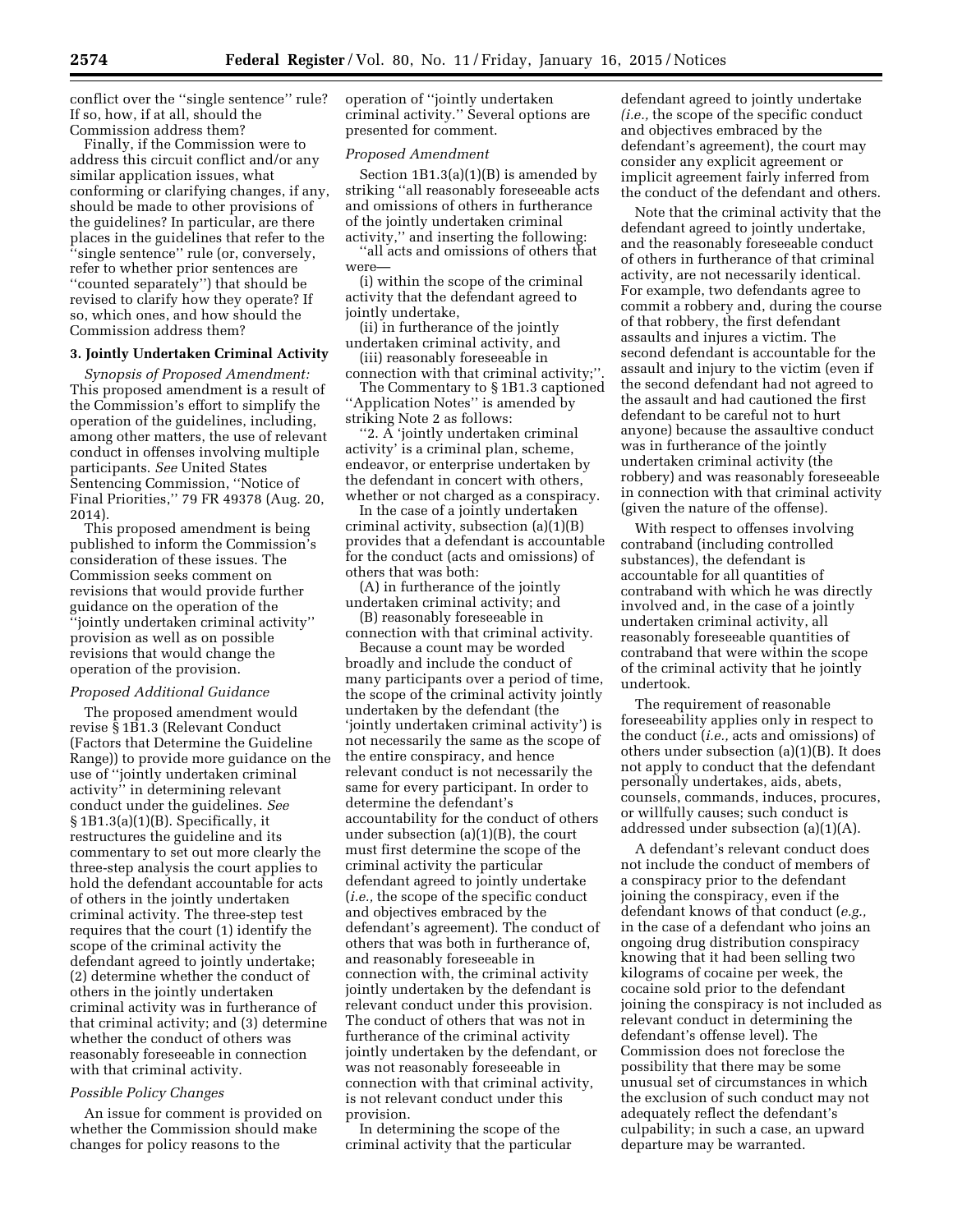# *Illustrations of Conduct for Which the Defendant Is Accountable*

(a) *Acts and omissions aided or abetted by the defendant* 

(1) Defendant A is one of ten persons hired by Defendant B to off-load a ship containing marihuana. The off-loading of the ship is interrupted by law enforcement officers and one ton of marihuana is seized (the amount on the ship as well as the amount off-loaded). Defendant A and the other off-loaders are arrested and convicted of importation of marihuana. Regardless of the number of bales he personally unloaded, Defendant A is accountable for the entire one-ton quantity of marihuana. Defendant A aided and abetted the off-loading of the entire shipment of marihuana by directly participating in the off-loading of that shipment (*i.e.,* the specific objective of the criminal activity he joined was the off-loading of the entire shipment). Therefore, he is accountable for the entire shipment under subsection  $(a)(1)(A)$  without regard to the issue of reasonable foreseeability. This is conceptually similar to the case of a defendant who transports a suitcase knowing that it contains a controlled substance and, therefore, is accountable for the controlled substance in the suitcase regardless of his knowledge or lack of knowledge of the actual type or amount of that controlled substance.

In certain cases, a defendant may be accountable for particular conduct under more than one subsection of this guideline. As noted in the preceding paragraph, Defendant A is accountable for the entire one-ton shipment of marihuana under subsection (a)(1)(A). Defendant A also is accountable for the entire one-ton shipment of marihuana on the basis of subsection  $(a)(1)(B)(applying to a jointly)$ undertaken criminal activity). Defendant A engaged in a jointly undertaken criminal activity (the scope of which was the importation of the shipment of marihuana). A finding that the one-ton quantity of marihuana was reasonably foreseeable is warranted from the nature of the undertaking itself (the importation of marihuana by ship typically involves very large quantities of marihuana). The specific circumstances of the case (the defendant was one of ten persons off-loading the marihuana in bales) also support this finding. In an actual case, of course, if a defendant's accountability for particular conduct is established under one provision of this guideline, it is not necessary to review alternative provisions under which such accountability might be established.

(b) *Acts and omissions aided or abetted by the defendant; requirement that the conduct of others be in furtherance of the jointly undertaken criminal activity and reasonably foreseeable* 

(1) Defendant C is the getaway driver in an armed bank robbery in which \$15,000 is taken and a teller is assaulted and injured. Defendant C is accountable for the money taken under subsection (a)(1)(A) because he aided and abetted the act of taking the money (the taking of money was the specific objective of the offense he joined). Defendant C is accountable for the injury to the teller under subsection (a)(1)(B) because the assault on the teller was in furtherance of the jointly undertaken criminal activity (the robbery) and was reasonably foreseeable in connection with that criminal activity (given the nature of the offense).

As noted earlier, a defendant may be accountable for particular conduct under more than one subsection. In this example, Defendant C also is accountable for the money taken on the basis of subsection (a)(1)(B) because the taking of money was in furtherance of the jointly undertaken criminal activity (the robbery) and was reasonably foreseeable (as noted, the taking of money was the specific objective of the jointly undertaken criminal activity).

(c) *Requirement that the conduct of others be in furtherance of the jointly undertaken criminal activity and reasonably foreseeable; scope of the criminal activity* 

(1) Defendant D pays Defendant E a small amount to forge an endorsement on an \$800 stolen government check. Unknown to Defendant E, Defendant D then uses that check as a down payment in a scheme to fraudulently obtain \$15,000 worth of merchandise. Defendant E is convicted of forging the \$800 check and is accountable for the forgery of this check under subsection  $(a)(1)(A)$ . Defendant E is not accountable for the \$15,000 because the fraudulent scheme to obtain \$15,000 was not in furtherance of the criminal activity he jointly undertook with Defendant D (*i.e.,*  the forgery of the \$800 check).

(2) Defendants F and G, working together, design and execute a scheme to sell fraudulent stocks by telephone. Defendant F fraudulently obtains \$20,000. Defendant G fraudulently obtains \$35,000. Each is convicted of mail fraud. Defendants F and G each are accountable for the entire amount (\$55,000). Each defendant is accountable for the amount he personally obtained under subsection (a)(1)(A). Each defendant is accountable for the amount obtained by his

accomplice under subsection (a)(1)(B) because the conduct of each was in furtherance of the jointly undertaken criminal activity and was reasonably foreseeable in connection with that criminal activity.

(3) Defendants H and I engaged in an ongoing marihuana importation conspiracy in which Defendant J was hired only to help off-load a single shipment. Defendants H, I, and J are included in a single count charging conspiracy to import marihuana. Defendant J is accountable for the entire single shipment of marihuana he helped import under subsection (a)(1)(A) and any acts and omissions in furtherance of the importation of that shipment that were reasonably foreseeable (*see* the discussion in example (a)(1) above). He is not accountable for prior or subsequent shipments of marihuana imported by Defendants H or I because those acts were not in furtherance of his jointly undertaken criminal activity (the importation of the single shipment of marihuana).

(4) Defendant K is a wholesale distributor of child pornography. Defendant L is a retail-level dealer who purchases child pornography from Defendant K and resells it, but otherwise operates independently of Defendant K. Similarly, Defendant M is a retail-level dealer who purchases child pornography from Defendant K and resells it, but otherwise operates independently of Defendant K. Defendants L and M are aware of each other's criminal activity but operate independently. Defendant N is Defendant K's assistant who recruits customers for Defendant K and frequently supervises the deliveries to Defendant K's customers. Each defendant is convicted of a count charging conspiracy to distribute child pornography. Defendant K is accountable under subsection (a)(1)(A) for the entire quantity of child pornography sold to Defendants L and M. Defendant N also is accountable for the entire quantity sold to those defendants under subsection (a)(1)(B) because the entire quantity was within the scope of his jointly undertaken criminal activity and reasonably foreseeable. Defendant L is accountable under subsection (a)(1)(A) only for the quantity of child pornography that he purchased from Defendant K because the scope of his jointly undertaken criminal activity is limited to that amount. For the same reason, Defendant M is accountable under subsection  $(a)(1)(A)$  only for the quantity of child pornography that he purchased from Defendant K.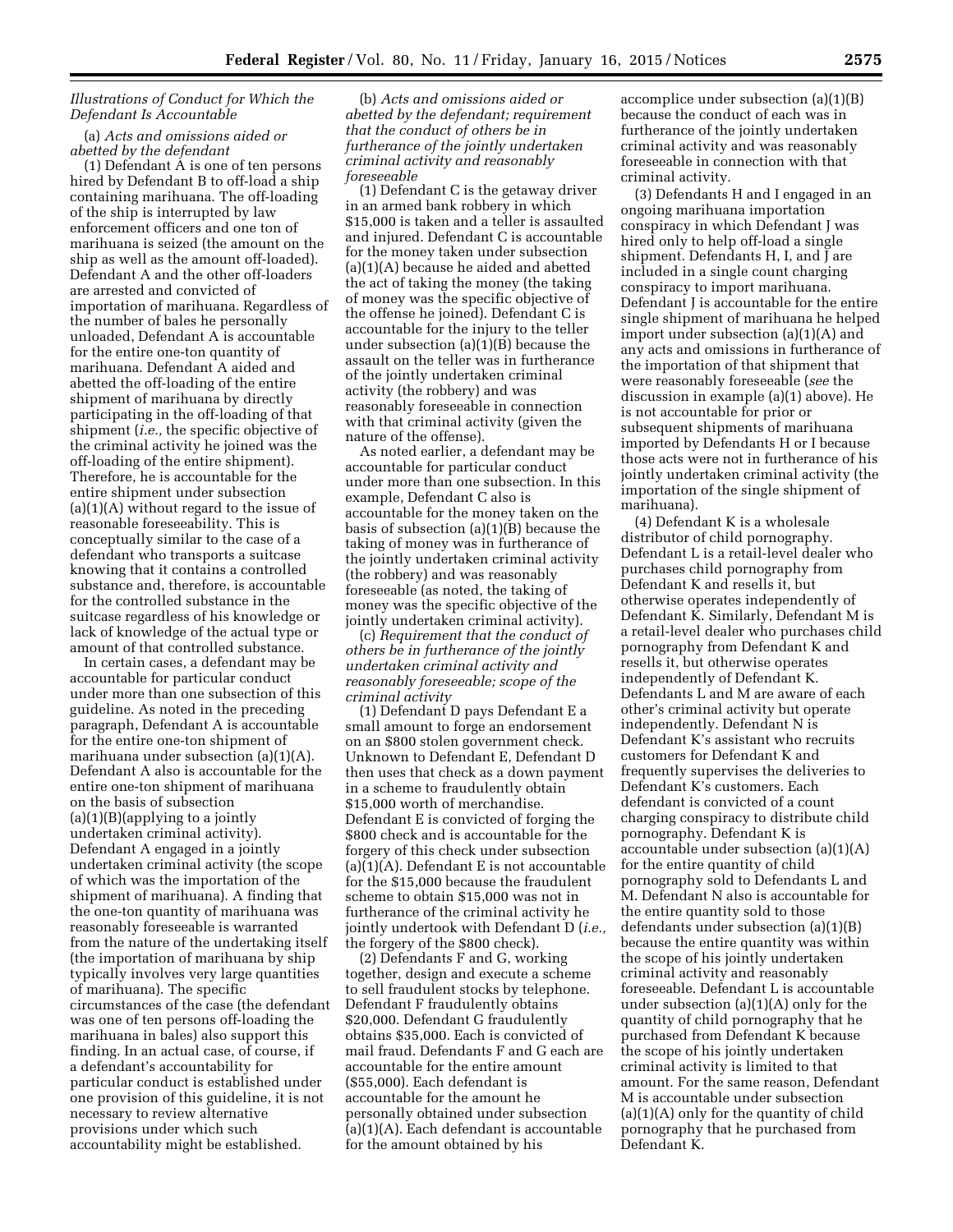(5) Defendant O knows about her boyfriend's ongoing drug-trafficking activity, but agrees to participate on only one occasion by making a delivery for him at his request when he was ill. Defendant O is accountable under subsection (a)(1)(A) for the drug quantity involved on that one occasion. Defendant O is not accountable for the other drug sales made by her boyfriend because those sales were not in furtherance of her jointly undertaken criminal activity (*i.e.,* the one delivery).

(6) Defendant P is a street-level drug dealer who knows of other street-level drug dealers in the same geographic area who sell the same type of drug as he sells. Defendant P and the other dealers share a common source of supply, but otherwise operate independently. Defendant P is not accountable for the quantities of drugs sold by the other street-level drug dealers because he is not engaged in a jointly undertaken criminal activity with them. In contrast, Defendant Q, another street-level drug dealer, pools his resources and profits with four other street-level drug dealers. Defendant Q is engaged in a jointly undertaken criminal activity and, therefore, he is accountable under subsection (a)(1)(B) for the quantities of drugs sold by the four other dealers during the course of his joint undertaking with them because those sales were in furtherance of the jointly undertaken criminal activity and reasonably foreseeable in connection with that criminal activity.

(7) Defendant R recruits Defendant S to distribute 500 grams of cocaine. Defendant S knows that Defendant R is the prime figure in a conspiracy involved in importing much larger quantities of cocaine. As long as Defendant S's agreement and conduct is limited to the distribution of the 500 grams, Defendant S is accountable only for that 500 gram amount (under subsection  $(a)(1)(A)$ , rather than the much larger quantity imported by Defendant R.

(8) Defendants T, U, V, and W are hired by a supplier to backpack a quantity of marihuana across the border from Mexico into the United States. Defendants T, U, V, and W receive their individual shipments from the supplier at the same time and coordinate their importation efforts by walking across the border together for mutual assistance and protection. Each defendant is accountable for the aggregate quantity of marihuana transported by the four defendants. The four defendants engaged in a jointly undertaken criminal activity, the object of which was the importation of the four backpacks containing marihuana

(subsection (a)(1)(B)), and aided and abetted each other's actions (subsection  $(a)(1)(A)$  in carrying out the jointly undertaken criminal activity. In contrast, if Defendants T, U, V, and W were hired individually, transported their individual shipments at different times, and otherwise operated independently, each defendant would be accountable only for the quantity of marihuana he personally transported (subsection  $(a)(1)(A)$ ). As this example illustrates, in cases involving contraband (including controlled substances), the scope of the jointly undertaken criminal activity (and thus the accountability of the defendant for the contraband that was the object of that jointly undertaken activity) may depend upon whether, in the particular circumstances, the nature of the offense is more appropriately viewed as one jointly undertaken criminal activity or as a number of separate criminal activities.'';

by redesignating Notes 3 through 10 as Notes 5 through 12, respectively, and inserting the following new Notes 2, 3 and 4:

''2. *Accountability Under More Than One Provision.*—In certain cases, a defendant may be accountable for particular conduct under more than one subsection of this guideline. If a defendant's accountability for particular conduct is established under one provision of this guideline, it is not necessary to review alternative provisions under which such accountability might be established.

3. *Jointly Undertaken Criminal Activity (Subsection (a)(1)(B)).*—

(A) *In General.*—A 'jointly undertaken criminal activity' is a criminal plan, scheme, endeavor, or enterprise undertaken by the defendant in concert with others, whether or not charged as a conspiracy.

In the case of a jointly undertaken criminal activity, subsection (a)(1)(B) provides that a defendant is accountable for the conduct (acts and omissions) of others that was:

(i) within the scope of the criminal activity that the defendant agreed to jointly undertake;

(ii) in furtherance of the jointly undertaken criminal activity; and (iii) reasonably foreseeable in

connection with that criminal activity. The conduct of others that was within the scope of, in furtherance of, and reasonably foreseeable in connection with, the criminal activity jointly undertaken by the defendant is relevant conduct under this provision. The conduct of others that was not within the scope of the criminal activity that the defendant agreed to jointly

undertake, was not in furtherance of the criminal activity jointly undertaken by the defendant, or was not reasonably foreseeable in connection with that criminal activity, is not relevant conduct under this provision.

(B) *Scope.*—Because a count may be worded broadly and include the conduct of many participants over a period of time, the scope of the criminal activity jointly undertaken by the defendant (the 'jointly undertaken criminal activity') is not necessarily the same as the scope of the entire conspiracy, and hence relevant conduct is not necessarily the same for every participant. In order to determine the defendant's accountability for the conduct of others under subsection  $(a)(1)(B)$ , the court must first determine the scope of the criminal activity the particular defendant agreed to jointly undertake (*i.e.,* the scope of the specific conduct and objectives embraced by the defendant's agreement). In doing so, the court may consider any explicit agreement or implicit agreement fairly inferred from the conduct of the defendant and others. Accordingly, the accountability of the defendant for the acts of others is limited by the scope of his or her agreement to jointly undertake the particular criminal activity. Acts of others that were not within the scope of the defendant's agreement, even if those acts were known or reasonably foreseeable to the defendant, are not relevant conduct under subsection (a)(1)(B).

In cases involving contraband (including controlled substances), the scope of the jointly undertaken criminal activity (and thus the accountability of the defendant for the contraband that was the object of that jointly undertaken activity) may depend upon whether, in the particular circumstances, the nature of the offense is more appropriately viewed as one jointly undertaken criminal activity or as a number of separate criminal activities.

A defendant's relevant conduct does not include the conduct of members of a conspiracy prior to the defendant joining the conspiracy, even if the defendant knows of that conduct (*e.g.,*  in the case of a defendant who joins an ongoing drug distribution conspiracy knowing that it had been selling two kilograms of cocaine per week, the cocaine sold prior to the defendant joining the conspiracy is not included as relevant conduct in determining the defendant's offense level). The Commission does not foreclose the possibility that there may be some unusual set of circumstances in which the exclusion of such conduct may not adequately reflect the defendant's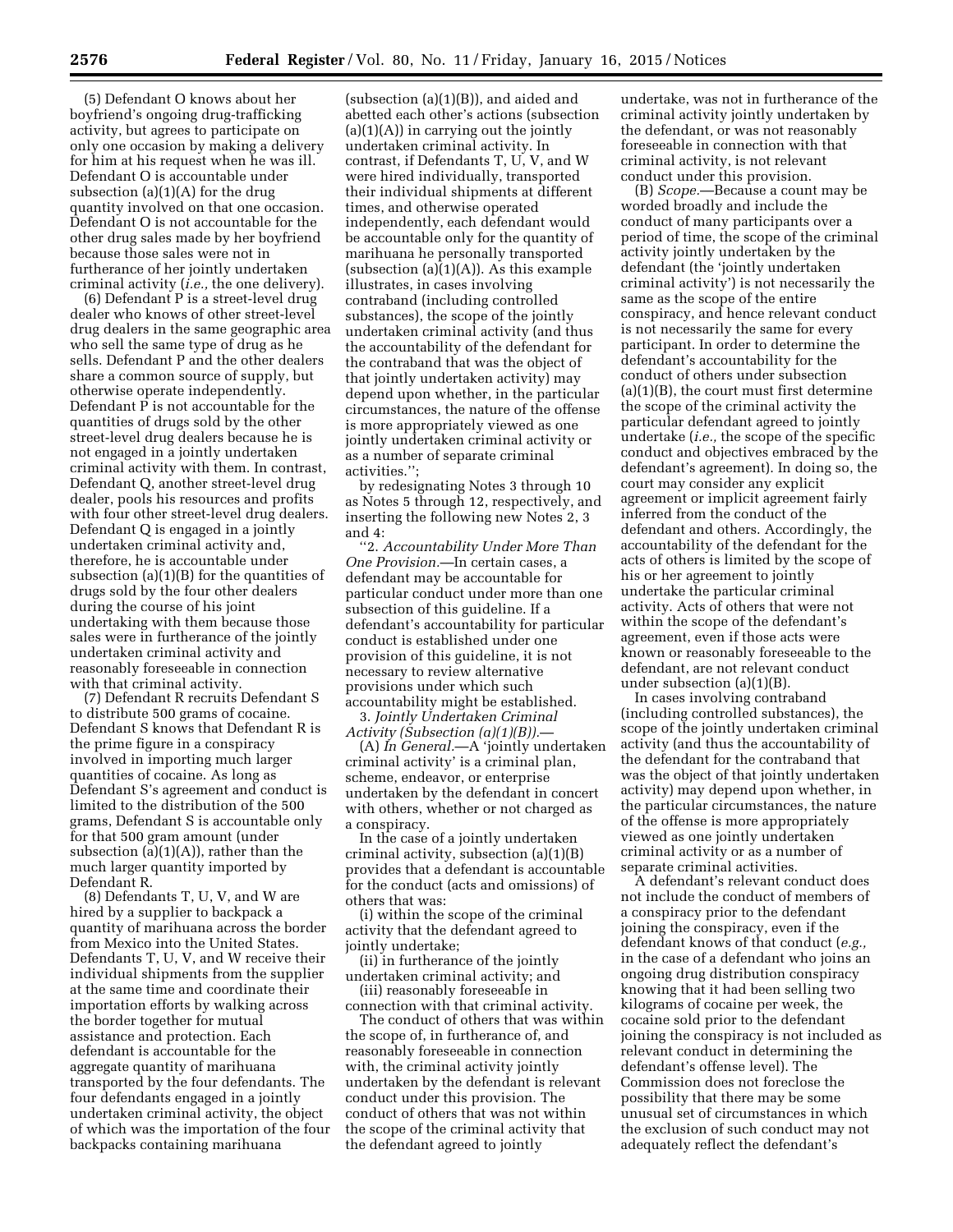culpability; in such a case, an upward departure may be warranted.

(C) *In Furtherance.*—The court must determine if the conduct (acts and omissions) of others was in furtherance of the criminal activity that the defendant agreed to jointly undertake.

(D) *Reasonably Foreseeable.*—The court must then determine if the conduct (acts and omissions) of others in furtherance of the jointly undertaken criminal activity was reasonably foreseeable in connection with the criminal activity that the defendant agreed to jointly undertake.

Note that the criminal activity that the defendant agreed to jointly undertake, and the reasonably foreseeable conduct of others in furtherance of that criminal activity, are not necessarily identical. For example, two defendants agree to commit a robbery and, during the course of that robbery, the first defendant assaults and injures a victim. The second defendant is accountable for the assault and injury to the victim (even if the second defendant had not agreed to the assault and had cautioned the first defendant to be careful not to hurt anyone) because the assaultive conduct was within the scope of the criminal activity that the defendant agreed to jointly undertake (the robbery), was in furtherance of that criminal activity (the robbery), and was reasonably foreseeable in connection with that criminal activity (given the nature of the offense).

With respect to offenses involving contraband (including controlled substances), the defendant is accountable under subsection (a)(1)(A) for all quantities of contraband with which he was directly involved and, in the case of a jointly undertaken criminal activity under subsection (a)(1)(B), all reasonably foreseeable quantities of contraband that were within the scope of, and in furtherance of, the criminal activity that he jointly undertook.

The requirement of reasonable foreseeability applies only in respect to the conduct (*i.e.,* acts and omissions) of others under subsection (a)(1)(B). It does not apply to conduct that the defendant personally undertakes, aids, abets, counsels, commands, induces, procures, or willfully causes; such conduct is addressed under subsection (a)(1)(A).

4. *Illustrations of Conduct for Which the Defendant is Accountable under Subsections (a)(1)(A) and (B).*—

(A) *Acts and omissions aided or abetted by the defendant.*—

(i) Defendant A is one of ten persons hired by Defendant B to off-load a ship containing marihuana. The off-loading of the ship is interrupted by law enforcement officers and one ton of

marihuana is seized (the amount on the ship as well as the amount off-loaded). Defendant A and the other off-loaders are arrested and convicted of importation of marihuana. Regardless of the number of bales he personally unloaded, Defendant A is accountable for the entire one-ton quantity of marihuana. Defendant A aided and abetted the off-loading of the entire shipment of marihuana by directly participating in the off-loading of that shipment (*i.e.,* the specific objective of the criminal activity he joined was the off-loading of the entire shipment). Therefore, he is accountable for the entire shipment under subsection (a)(1)(A) without regard to the issue of reasonable foreseeability. This is conceptually similar to the case of a defendant who transports a suitcase knowing that it contains a controlled substance and, therefore, is accountable for the controlled substance in the suitcase regardless of his knowledge or lack of knowledge of the actual type or amount of that controlled substance.

In certain cases, a defendant may be accountable for particular conduct under more than one subsection of this guideline. As noted in the preceding paragraph, Defendant A is accountable for the entire one-ton shipment of marihuana under subsection (a)(1)(A). Defendant A also is accountable for the entire one-ton shipment of marihuana on the basis of subsection (a)(1)(B) (applying to a jointly undertaken criminal activity). Defendant A engaged in a jointly undertaken criminal activity that meets all three criteria of subsection (a)(1)(B). First, the criminal activity was within the scope of what the defendant agreed to jointly undertake (the importation of the shipment of marihuana). Second, the off-loading of the shipment of marihuana was in furtherance of the criminal activity, as described above. And third, a finding that the one-ton quantity of marihuana was reasonably foreseeable is warranted from the nature of the undertaking itself (the importation of marihuana by ship typically involves very large quantities of marihuana). The specific circumstances of the case (the defendant was one of ten persons off-loading the marihuana in bales) also support this finding. In an actual case, of course, if a defendant's accountability for particular conduct is established under one provision of this guideline, it is not necessary to review alternative provisions under which such accountability might be established. *See*  Application Note 2.

(B) *Acts and omissions aided or abetted by the defendant; acts and*  *omissions in a jointly undertaken criminal activity.*—

(i) Defendant C is the getaway driver in an armed bank robbery in which \$15,000 is taken and a teller is assaulted and injured. Defendant C is accountable for the money taken under subsection (a)(1)(A) because he aided and abetted the act of taking the money (the taking of money was the specific objective of the offense he joined). Defendant C is accountable for the injury to the teller under subsection (a)(1)(B) because the assault on the teller was within the scope and in furtherance of the jointly undertaken criminal activity (the robbery), and was reasonably foreseeable in connection with that criminal activity (given the nature of the offense).

As noted earlier, a defendant may be accountable for particular conduct under more than one subsection. In this example, Defendant C also is accountable for the money taken on the basis of subsection (a)(1)(B) because the taking of money was within the scope and in furtherance of the jointly undertaken criminal activity (the robbery), and was reasonably foreseeable (as noted, the taking of money was the specific objective of the jointly undertaken criminal activity).

(C) *Requirements that the conduct of others be within the scope of the jointly undertaken criminal activity, in furtherance of that criminal activity and reasonably foreseeable.*—

(i) Defendant D pays Defendant E a small amount to forge an endorsement on an \$800 stolen government check. Unknown to Defendant E, Defendant D then uses that check as a down payment in a scheme to fraudulently obtain \$15,000 worth of merchandise. Defendant E is convicted of forging the \$800 check and is accountable for the forgery of this check under subsection (a)(1)(A). Defendant E is not accountable for the \$15,000 because the fraudulent scheme to obtain \$15,000 was not within the scope of the criminal activity he agreed to jointly undertake with Defendant D (*i.e.,* the forgery of the \$800 check).

(ii) Defendants F and G, working together, design and execute a scheme to sell fraudulent stocks by telephone. Defendant F fraudulently obtains \$20,000. Defendant G fraudulently obtains \$35,000. Each is convicted of mail fraud. Defendants F and G each are accountable for the entire amount (\$55,000). Each defendant is accountable for the amount he personally obtained under subsection (a)(1)(A). Each defendant is accountable for the amount obtained by his accomplice under subsection (a)(1)(B)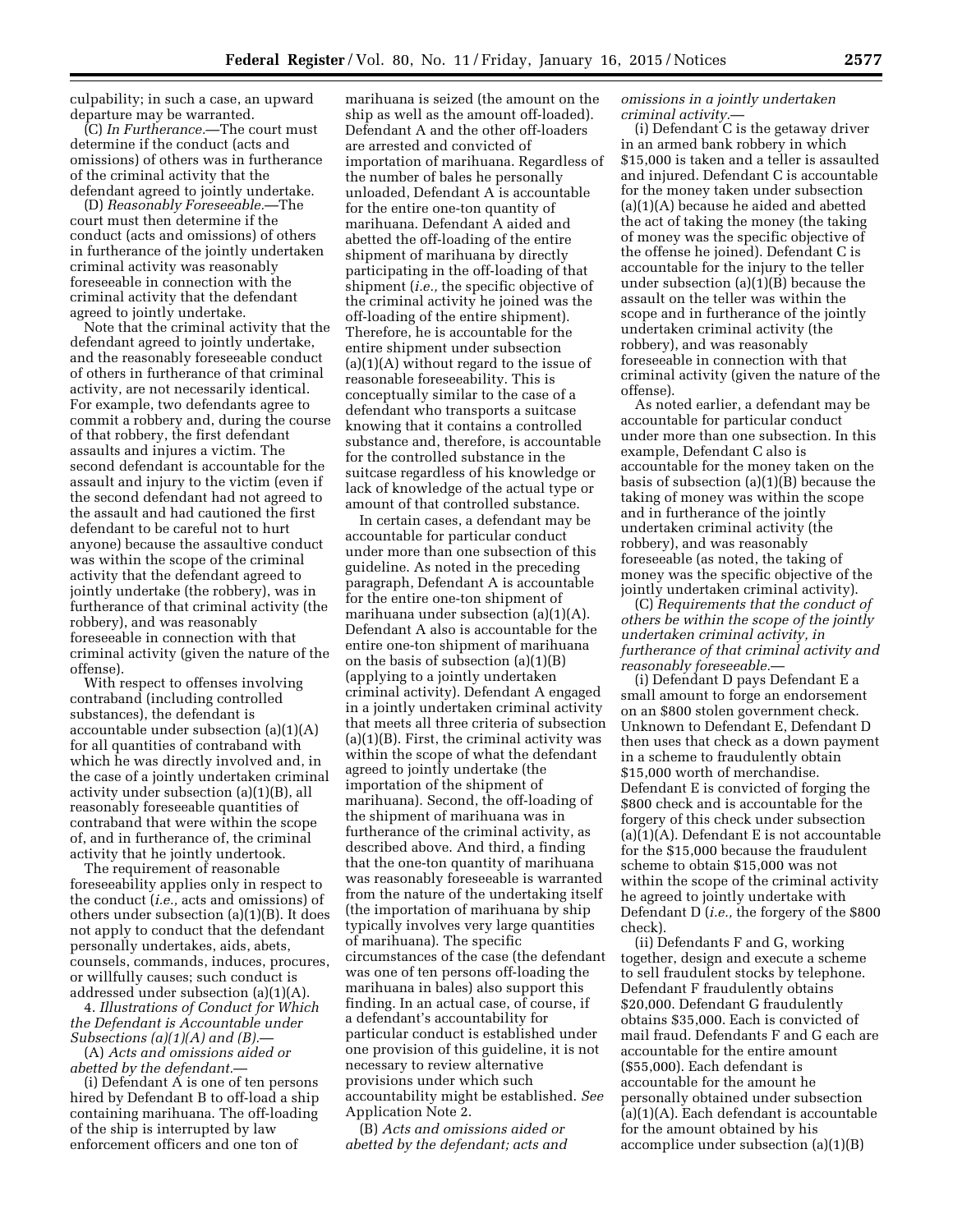because the conduct of each was within the scope of the criminal activity they agreed to jointly undertake (the scheme to sell fraudulent stocks), was in furtherance of that criminal activity, and was reasonably foreseeable in connection with that criminal activity.

(iii) Defendants H and I engaged in an ongoing marihuana importation conspiracy in which Defendant J was hired only to help off-load a single shipment. Defendants H, I, and J are included in a single count charging conspiracy to import marihuana. Defendant J is accountable for the entire single shipment of marihuana he helped import under subsection (a)(1)(A) and any acts and omissions of others related to the importation of that shipment on the basis of subsection (a)(1)(B) (*see* the discussion in example (A)(i) above). He is not accountable for prior or subsequent shipments of marihuana imported by Defendants H or I because those acts were not within the scope of his jointly undertaken criminal activity (the importation of the single shipment of marihuana).

(iv) Defendant K is a wholesale distributor of child pornography. Defendant L is a retail-level dealer who purchases child pornography from Defendant K and resells it, but otherwise operates independently of Defendant K. Similarly, Defendant M is a retail-level dealer who purchases child pornography from Defendant K and resells it, but otherwise operates independently of Defendant K. Defendants L and M are aware of each other's criminal activity but operate independently. Defendant N is Defendant K's assistant who recruits customers for Defendant K and frequently supervises the deliveries to Defendant K's customers. Each defendant is convicted of a count charging conspiracy to distribute child pornography. Defendant K is accountable under subsection (a)(1)(A) for the entire quantity of child pornography sold to Defendants L and M. Defendant N also is accountable for the entire quantity sold to those defendants under subsection (a)(1)(B) because the entire quantity was within the scope of his jointly undertaken criminal activity (to distribute child pornography with Defendant K), in furtherance of that criminal activity, and reasonably foreseeable. Defendant L is accountable under subsection (a)(1)(A) only for the quantity of child pornography that he purchased from Defendant K because he is not engaged in a jointly undertaken criminal activity with the other defendants. For the same reason, Defendant M is accountable under subsection (a)(1)(A) only for the

quantity of child pornography that he purchased from Defendant K.

(v) Defendant O knows about her boyfriend's ongoing drug-trafficking activity, but agrees to participate on only one occasion by making a delivery for him at his request when he was ill. Defendant O is accountable under subsection  $(a)(1)(A)$  for the drug quantity involved on that one occasion. Defendant O is not accountable for the other drug sales made by her boyfriend because those sales were not within the scope of her jointly undertaken criminal activity (*i.e.,* the one delivery).

(vi) Defendant P is a street-level drug dealer who knows of other street-level drug dealers in the same geographic area who sell the same type of drug as he sells. Defendant P and the other dealers share a common source of supply, but otherwise operate independently. Defendant P is not accountable for the quantities of drugs sold by the other street-level drug dealers because he is not engaged in a jointly undertaken criminal activity with them. In contrast, Defendant Q, another street-level drug dealer, pools his resources and profits with four other street-level drug dealers. Defendant Q is engaged in a jointly undertaken criminal activity and, therefore, he is accountable under subsection (a)(1)(B) for the quantities of drugs sold by the four other dealers during the course of his joint undertaking with them because those sales were within the scope of the jointly undertaken criminal activity, in furtherance of that criminal activity, and reasonably foreseeable in connection with that criminal activity.

(vii) Defendant R recruits Defendant S to distribute 500 grams of cocaine. Defendant S knows that Defendant R is the prime figure in a conspiracy involved in importing much larger quantities of cocaine. As long as Defendant S's agreement and conduct is limited to the distribution of the 500 grams, Defendant S is accountable only for that 500 gram amount (under subsection (a)(1)(A)), rather than the much larger quantity imported by Defendant R. Defendant S is not accountable under subsection (a)(1)(B) for the other quantities imported by Defendant R because those quantities were not within the scope of his jointly undertaken criminal activity (*i.e.,* the 500 grams).

(viii) Defendants T, U, V, and W are hired by a supplier to backpack a quantity of marihuana across the border from Mexico into the United States. Defendants T, U, V, and W receive their individual shipments from the supplier at the same time and coordinate their importation efforts by walking across

the border together for mutual assistance and protection. Each defendant is accountable for the aggregate quantity of marihuana transported by the four defendants. The four defendants engaged in a jointly undertaken criminal activity, the object of which was the importation of the four backpacks containing marihuana (subsection (a)(1)(B)), and aided and abetted each other's actions (subsection  $(a)(1)(A)$  in carrying out the jointly undertaken criminal activity (which under subsection (a)(1)(B) were also in furtherance of, and reasonably foreseeable in connection with, the criminal activity). In contrast, if Defendants T, U, V, and W were hired individually, transported their individual shipments at different times, and otherwise operated independently, each defendant would be accountable only for the quantity of marihuana he personally transported (subsection  $(a)(1)(A)$ . As this example illustrates, the scope of the jointly undertaken criminal activity may depend upon whether, in the particular circumstances, the nature of the offense is more appropriately viewed as one jointly undertaken criminal activity or as a number of separate criminal activities. *See* Application Note 3(A).''.

#### *Issues for Comment*

1. *Additional Guidance.* The Commission seeks comment on whether additional or different guidance should be provided on the ''jointly undertaken criminal activity'' provision in subsection (a)(1)(B). In particular, should the Commission provide further guidance on how to determine (A) the scope of the jointly undertaken criminal activity, (B) whether the conduct of others was in furtherance of the criminal activity, and (C) whether the conduct of others was reasonably foreseeable in connection with the criminal activity? Does the proposed amendment provide adequate guidance on the operation of ''jointly undertaken criminal activity''?

Should the Commission provide additional or different examples to better explain the operation of ''jointly undertaken criminal activity''? If so, what examples should be provided? Are there examples that are no longer good illustrations of present-day criminal cases? If so, should those examples be deleted or revised, or should they be replaced with more appropriate illustrations of present-day criminal cases?

2. *Possible Policy Changes.* The Commission seeks comment on whether changes should be made for policy reasons to the operation of ''jointly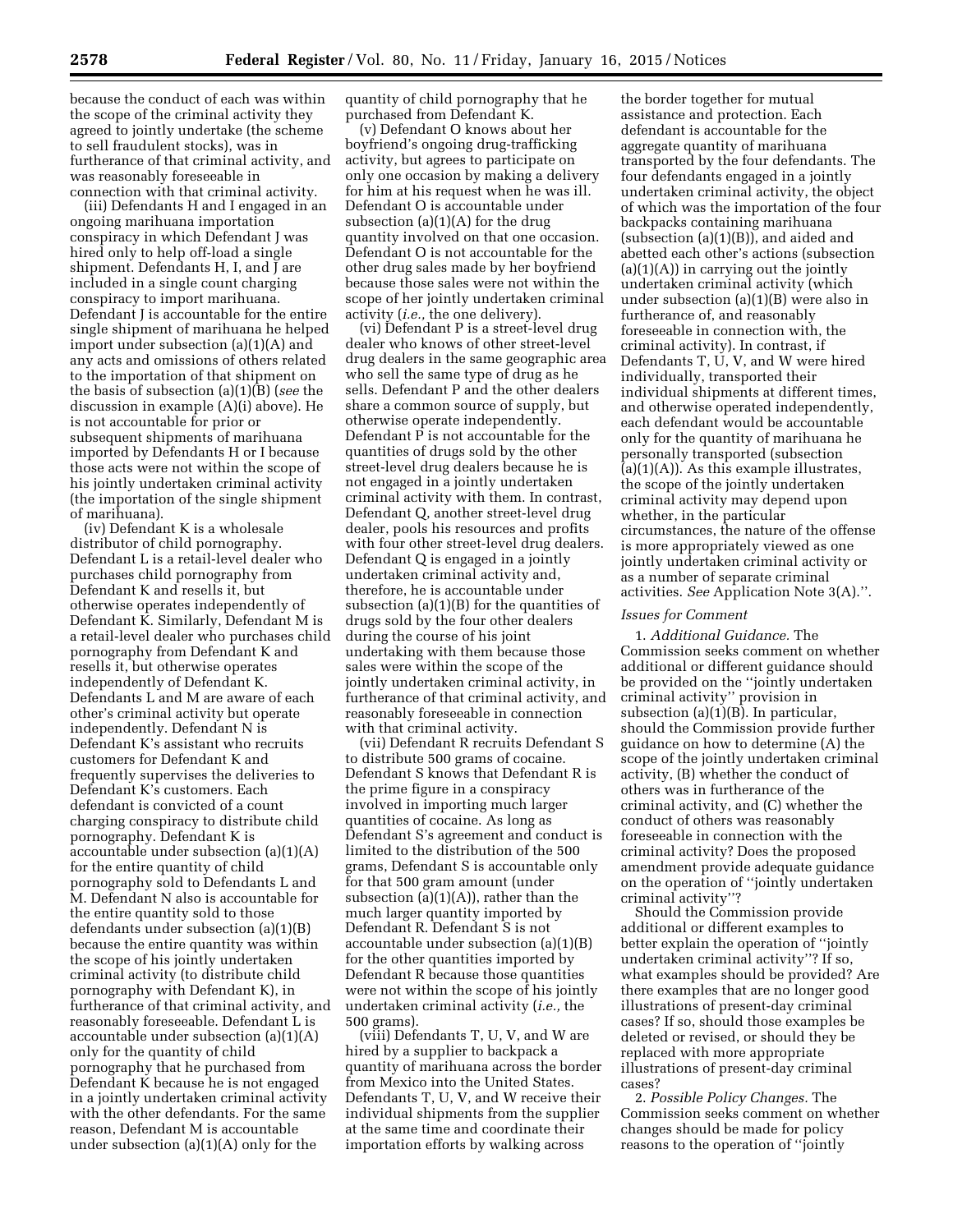undertaken criminal activity,'' such as to provide greater limitations on the extent to which a defendant is held accountable at sentencing for the conduct of co-participants that the defendant did not aid, abet, counsel, command, induce, procure, or willfully cause. (Such conduct is covered by § 1B1.3(a)(1)(A).) In particular, but without limitation, the Commission seeks comment on two options for possible changes that could be made to the operation of ''jointly undertaken criminal activity'', as follows.

(A) Option A: Requiring a Higher State of Mind Than ''Reasonable Foreseeability''

This option would revise ''jointly undertaken criminal activity'' by changing the ''reasonable foreseeability'' part of the analysis. The requirement that the other participant's conduct be reasonably foreseeable has been described as a ''negligence'' standard, that is, the defendant should have known or should have foreseen the conduct.

The Commission seeks specific comment on whether ''jointly undertaken criminal activity'' should require a higher state of mind, such as recklessness or deliberate indifference; knowledge; or intent. For example, if a co-participant possessed a weapon, should the defendant be held accountable for the weapon only if he was deliberately indifferent to whether a weapon would be possessed; or only if he knew the weapon would be possessed; or only if he intended that the weapon be possessed?

(B) Option B: Requiring a Conviction for Conspiracy or At Least a ''Pinkerton Conviction''

This option would hold a defendant accountable for a ''jointly undertaken criminal activity'' only when the defendant (1) was convicted of a conspiracy charge related to a coconspirator's conduct in furtherance of the jointly undertaken criminal activity; or (2) was convicted by a jury that was specifically instructed on Pinkerton liability regarding a substantive offense; or (3) admitted facts sufficient to constitute Pinkerton liability.

The Commission seeks specific comment on what the practical impact of such a change would be on charging and sentencing practices.

Does the current provision on ''jointly undertaken criminal activity'' appropriately further the purposes of sentencing? If not, what changes, if any, should the Commission make to ''jointly undertaken criminal activity'' to more appropriately further the purposes of

sentencing? Do any of the options described above more appropriately further the purposes of sentencing? Are there other possible changes, whether or not identified in the options described above, that should be made to ''jointly undertaken criminal activity'' to more appropriately further the purposes of sentencing?

# **4. Inflationary Adjustments**

*Synopsis of Proposed Amendment:*  This proposed amendment is a result of the Commission's work in examining the overall structure of the guidelines post-*Booker. See* United States Sentencing Commission, ''Notice of Final Priorities,'' 79 FR 49378 (Aug. 20, 2014). As part of that work, the Commission is considering whether to adjust monetary tables in the guidelines for inflation. Congress has generally mandated that agencies in the executive branch must, every four years, adjust the civil monetary penalties they impose to account for inflation. *See* Section 4 of the Federal Civil Penalties Inflationary Adjustment Act of 1990 (28 U.S.C. 2461 note). The work of the Commission does not involve civil monetary penalties. It involves establishing appropriate criminal sentences for categories of offenses and offenders, including appropriate amounts for criminal fines. *See, e.g.,* 28 U.S.C. 994(b)(1), (a)(1)(B). While some of the monetary values in the Chapter Two offense guidelines have been revised since they were originally established in 1987 (*e.g.,* the loss table in § 2B1.1 was substantially amended in 2001), they have never been revised specifically to account for inflation. Other monetary values in the Chapter Two offense guidelines, as well as the monetary values in the fine tables for individual defendants and for organizational defendants, have never been revised.

The proposed amendment, including the issues for comment set forth below, are intended to inform the Commission's work across all the relevant guidelines and its examination of rulemaking practices generally. The proposed amendment illustrates one possible approach for implementing an inflationary adjustment during this amendment cycle. Specifically, it sets forth options for amending the monetary tables in the guidelines to adjust for inflation, *i.e.,* the tables in §§ 2B1.1 (Theft, Property, Destruction, and Fraud), 2B2.1 (Burglary), 2B3.1 (Robbery), 2R1.1 (Bid-Rigging, Price-Fixing or Market-Allocation Agreements Among Competitors), 2T4.1 (Tax Table), 5E1.2 (Fines for Individual Defendants), and 8C2.4 (Base Fine). The options are based on changes to the Bureau of Labor

Statistics' Consumer Price Index and on different time frames (taking into consideration the year each monetary table was last amended). For each of the seven tables, two options are presented. They are as follows.

Option 1 adjusts the amounts in the monetary tables using a specific multiplier derived from the Consumer Price Index, and then rounds the amounts using the rounding methodology applied when adjusting civil monetary penalties for inflation under section 5(a) of the Federal Civil Penalties Inflation Adjustment Act of 1990 (28 U.S.C. 2461 note). In effect, this rounds—

amounts greater than \$200,000 to the nearest multiple of \$25,000;

amounts greater than \$100,000 to the nearest multiple of \$10,000;

amounts greater than \$10,000 to the nearest multiple of \$5,000;

amounts greater than \$1,000 to the nearest multiple of \$1,000;

amounts greater than \$100 to the nearest multiple of \$100; and

amounts less than or equal to \$100 to the nearest multiple of \$10.

Option 2 adjusts the amounts in the monetary tables using a specific multiplier derived from the Consumer Price Index, but then rounds the amounts using a different set of rounding rules extrapolated from the methodology used in Option 1. This ''extrapolated'' methodology provides rules that address a wider range of values than Option 1, such as by providing rounder numbers for amounts significantly greater than \$200,000. Specifically, this methodology rounds—

amounts greater than \$100,000,000 to the nearest multiple of \$50,000,000;

amounts greater than \$10,000,000 to the nearest multiple of \$5,000,000;

amounts greater than \$1,000,000 to the nearest multiple of \$500,000;

amounts greater than \$100,000 to the nearest multiple of \$50,000;

amounts greater than \$10,000 to the nearest multiple of \$5,000;

amounts greater than \$1,000 to the nearest multiple of \$500; and amounts of \$1,000 or less to the

nearest multiple of \$50.

For the loss table in § 2B1.1(b)(1) and the tax table in § 2B4.1, the options would adjust for inflation since 2001, the year both tables were last amended. According to the Consumer Price Index, \$1.00 in 2001 has the same buying power as \$1.34 in 2014. For the loss tables in §§ 2B2.1 (Burglary) and 2B3.1 (Robbery), and the fine table for individual defendants at § 5E1.2(c)(3), the options would adjust for inflation since 1989, the year these tables were last amended. The adjustments would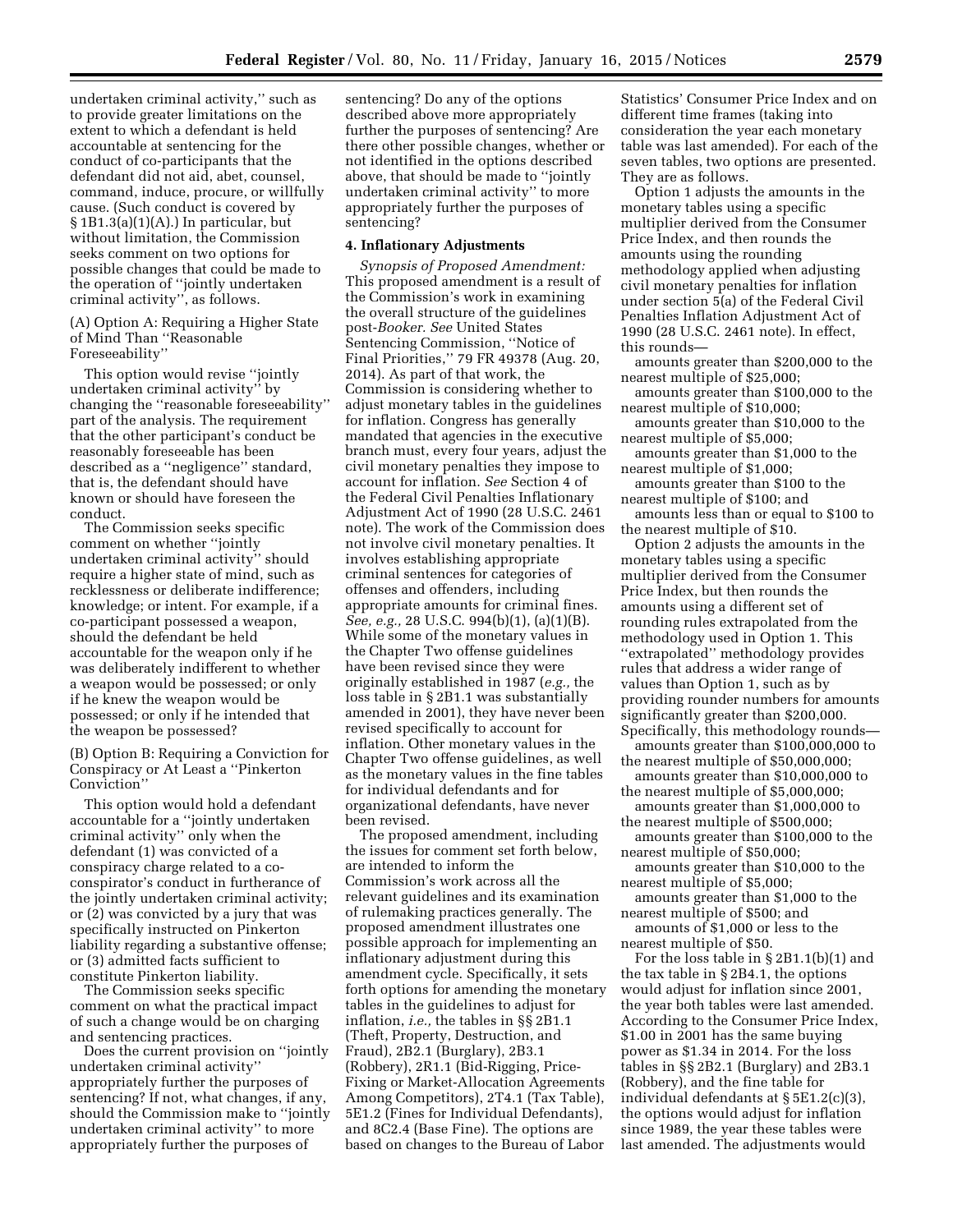take into account that \$1.00 in 1989 has the same buying power as \$1.91 in 2014, according to the Consumer Price Index. The options for the antitrust table in § 2R1.1(b)(2) would adjust for inflation since 2005, the year the table was last amended. According to the Consumer Price Index, \$1.00 in 2005 has the same buying power as \$1.22 in 2014. And, finally, for the fine table for organizational defendants at § 8C2.4(d), the options would adjust for inflation since 1991, as the table has not been substantially amended since it was promulgated. The adjustments would take into account that, according to the Consumer Price Index, \$1.00 in 1991 has the same buying power as \$1.74 in 2014.

Each of the tables shows the initial multiplier used to make the adjustments for inflation taken from the Consumer Price Index. In addition, the proposed amendment includes conforming changes to other Chapter Two guidelines that refer to the monetary tables.

Finally, the proposed amendment sets forth a series of issues for comment related to additional changes to the monetary tables that could be considered instead of, or in conjunction with, the proposed amendment.

- *Proposed Amendment* 
	- Section 2B1.1(b)(1) is amended— [Option 1:
- By striking \$5,000 each place such term appears and inserting \$7,000;
- by striking \$10,000 and inserting \$15,000;
- by striking \$30,000 and inserting \$40,000;
- by striking \$70,000 and inserting \$95,000;
- by striking \$120,000 and inserting \$160,000;
- by striking \$200,000 and inserting \$275,000;
- by striking \$400,000 and inserting \$525,000;
- by striking \$1,000,000 and inserting \$1,350,000;
- by striking \$2,500,000 and inserting \$3,350,000;
- by striking \$7,000,000 and inserting \$9,375,000;
- by striking \$20,000,000 and inserting \$26,800,000;
- by striking \$50,000,000 and inserting \$67,000,000;
- by striking \$100,000,000 and inserting \$134,000,000;
- by striking \$200,000,000 and inserting \$268,000,000; and
- by striking \$400,000,000 and inserting \$536,000,000.]
- [Option 2:
- By striking \$5,000 each place such term appears and inserting \$6,500;
- by striking \$10,000 and inserting \$15,000;
- by striking \$30,000 and inserting \$40,000;
- by striking \$70,000 and inserting \$95,000;
- by striking \$120,000 and inserting \$150,000;
- by striking \$200,000 and inserting \$250,000;
- by striking \$400,000 and inserting \$550,000;
- by striking \$1,000,000 and inserting \$1,500,000;
- by striking \$2,500,000 and inserting \$3,500,000;
- by striking \$7,000,000 and inserting \$9,500,000;
- by striking \$20,000,000 and inserting \$30,000,000;
- by striking \$50,000,000 and inserting \$70,000,000;
- by striking \$100,000,000 and inserting \$150,000,000;
- by striking \$200,000,000 and inserting \$300,000,000; and
- by striking \$400,000,000 and inserting \$550,000,000.]
- Section 2B1.4(b)(1) is amended— [Option 1:
- By striking \$5,000 and inserting
- \$7,000.]
- [Option 2: By striking \$5,000 and inserting \$6,500.]
- Section 2B1.5(b)(1) is amended— [Option 1:
- By striking \$2,000 and inserting \$3,000; and
- by striking \$5,000 both places such term appears and inserting \$7,000.] [Option 2:
- By striking \$2,000 and inserting \$2,500; and
- by striking \$5,000 both places such term appears and inserting \$6,500.]
- Section 2B2.1(b)(2) is amended— [Option 1:
- By striking \$2,500 each place such term appears and inserting \$5,000;
- by striking \$10,000 and inserting \$20,000;
- by striking \$50,000 and inserting \$95,000;
- by striking \$250,000 and inserting \$475,000;
- by striking \$800,000 and inserting \$1,525,000;
- by striking \$1,500,000 and inserting \$2,875,000;
- by striking \$2,500,000 and inserting \$4,775,000;
- by striking \$5,000,000 and inserting \$9,550,000.]
	- [Option 2:
- By striking \$2,500 each place such term appears and inserting \$5,000;
- by striking \$10,000 and inserting \$20,000;
- by striking \$50,000 and inserting \$95,000;
- by striking \$250,000 and inserting \$500,000;
- by striking \$800,000 and inserting \$1,500,000;
- by striking \$1,500,000 and inserting \$3,000,000;
- by striking \$2,500,000 and inserting \$5,000,000;
- by striking \$5,000,000 and inserting \$9,500,000.]
	- Section 2B2.3(b)(3) is amended— [Option 1:
- By striking \$2,000 and inserting \$3,000; and
- by striking \$5,000 both places such term appears and inserting \$7,000.]
- [Option 2:
- By striking \$2,000 and inserting \$2,500; and
- by striking \$5,000 both places such term appears and inserting \$6,500.]
- Section 2B3.1(b)(7) is amended— [Option 1:
- By striking \$10,000 each place such term appears and inserting \$20,000;
- by striking \$50,000 and inserting \$95,000;
- by striking \$250,000 and inserting \$475,000;
- by striking \$800,000 and inserting \$1,525,000;
- by striking \$1,500,000 and inserting \$2,875,000;
- by striking \$2,500,000 and inserting \$4,775,000;
- by striking \$5,000,000 and inserting \$9,550,000.]
	- [Option 2:
- By striking \$10,000 each place such term appears and inserting \$20,000;
- by striking \$50,000 and inserting \$95,000;
- by striking \$250,000 and inserting \$500,000;
- by striking \$800,000 and inserting \$1,500,000;
- by striking \$1,500,000 and inserting \$3,000,000;
- by striking \$2,500,000 and inserting \$5,000,000;
- by striking \$5,000,000 and inserting \$9,500,000.]
- Section 2B3.2(b)(2) is amended by striking \$10,000 and inserting \$20,000.
- Sections 2B3.3(b)(1), 2B4.1(b)(1), 2B5.1(b)(1), 2B5.3(b)(1), and 2B6.1(b)(1)
- are each amended—
	- [Option 1:
- By striking \$2,000 and inserting \$3,000; and
- by striking \$5,000 both places such term appears and inserting \$7,000.] [Option 2:
- By striking \$2,000 and inserting \$2,500; and
- by striking \$5,000 both places such term appears and inserting \$6,500.]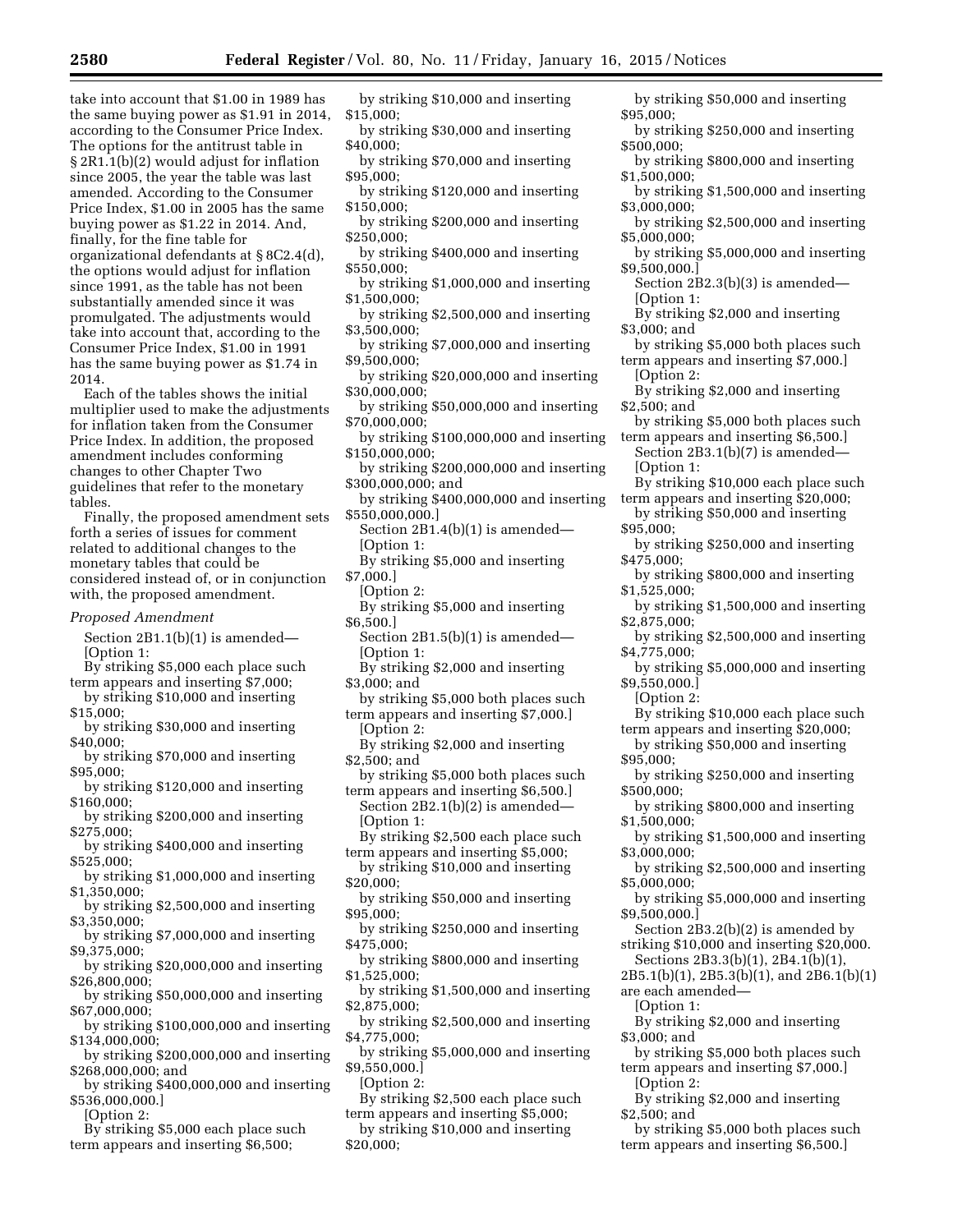- Sections 2C1.1(b)(2), 2C1.2(b)(2), and 2C1.8(b)(1) are each amended— [Option 1:
- By striking \$5,000 and inserting \$7,000.]
- [Option 2:
- By striking \$5,000 and inserting \$6,500.]
- Sections 2E5.1(b)(2) and 2Q2.1(b)(3) are each amended—
- [Option 1:
- By striking \$2,000 and inserting \$3,000; and
- by striking \$5,000 both places such term appears and inserting \$7,000.]
- [Option 2:
- By striking \$2,000 and inserting \$2,500; and
- by striking \$5,000 both places such term appears and inserting \$6,500.] Section 2R1.1(b)(2) is amended—
	- [Option 1:
- By striking \$1,000,000 each place such term appears and inserting
- \$1,225,000;
- by striking \$10,000,000 and inserting \$12,200,000;
- by striking \$40,000,000 and inserting \$48,800,000;
- by striking \$100,000,000 and inserting \$122,000,000;
- by striking \$250,000,000 and inserting \$305,000,000;
- by striking \$500,000,000 and inserting \$610,000,000;
- by striking \$1,000,000,000 and inserting \$1,220,000,000;
- by striking \$1,500,000,000 and inserting \$1,830,000,000.]
	- [Option 2:
- By striking \$1,000,000 each place
- such term appears and inserting \$1,000,000;
- by striking \$10,000,000 and inserting
- \$10,000,000; by striking \$40,000,000 and inserting \$50,000,000;
- by striking \$100,000,000 and inserting \$100,000,000;
- by striking \$250,000,000 and inserting \$300,000,000;
- by striking \$500,000,000 and inserting \$600,000,000;
- by striking \$1,000,000,000 and inserting \$1,200,000,000;
- by striking \$1,500,000,000 and inserting \$1,850,000,000.]
- Section 2T3.1(a) is amended— [Option 1:
- By striking \$1,000 both places such term appears and inserting \$2,000;
- by striking \$100 both places such term appears and inserting \$200.]
- [Option 2:
- By striking \$1,000 both places such term appears and inserting \$1,500;
- by striking \$100 both places such
- term appears and inserting \$200.] Section 2T4.1 is amended—
- [Option 1:
- By striking \$2,000 both places such term appears and inserting \$3,000;
- by striking \$5,000 and inserting \$7,000;
- by striking \$12,500 and inserting \$15,000;
- by striking \$30,000 and inserting \$40,000;
- by striking \$80,000 and inserting \$110,000;
- by striking \$200,000 and inserting \$275,000;
- by striking \$400,000 and inserting \$525,000;
- by striking \$1,000,000 and inserting \$1,350,000;
- by striking \$2,500,000 and inserting \$3,350,000;
- by striking \$7,000,000 and inserting \$9,375,000;
- by striking \$20,000,000 and inserting \$26,800,000;
- by striking \$50,000,000 and inserting \$67,000,000;
- by striking \$100,000,000 and inserting \$134,000,000;
- by striking \$200,000,000 and inserting \$268,000,000; and
- by striking \$400,000,000 and inserting \$536,000,000.]
	- [Option 2:
- By striking \$2,000 both places such term appears and inserting \$2,500;
- by striking \$5,000 and inserting \$6,500;
- by striking \$12,500 and inserting \$15,000;
- by striking \$30,000 and inserting \$40,000;
- by striking \$80,000 and inserting \$100,000;
- by striking \$200,000 and inserting \$250,000;
- by striking \$400,000 and inserting \$550,000;
- by striking \$1,000,000 and inserting \$1,500,000;
- by striking \$2,500,000 and inserting \$3,500,000;
- by striking \$7,000,000 and inserting \$9,500,000;
- by striking \$20,000,000 and inserting \$25,000,000;
- by striking \$50,000,000 and inserting \$65,000,000;
- by striking \$100,000,000 and inserting \$150,000,000;
- by striking \$200,000,000 and inserting \$250,000,000; and
- by striking \$400,000,000 and inserting \$550,000,000.]
- Section 5E1.2(c)(3) is amended—
- [Option 1:
- In Column A—
- by striking \$100 and inserting \$200;
- by striking \$250 and inserting \$500;
- by striking \$500 and inserting \$1,000;
- by striking \$1,000 and inserting \$2,000;
- by striking \$2,000 and inserting \$4,000;
- by striking \$3,000 and inserting \$6,000;
- by striking \$4,000 and inserting \$8,000;
- by striking \$5,000 and inserting \$10,000;
- by striking \$6,000 and inserting \$10,000;
- by striking \$7,500 and inserting \$15,000;
- by striking \$10,000 and inserting \$20,000;
- by striking \$12,500 and inserting \$25,000;
- by striking \$15,000 and inserting \$30,000;
- by striking \$17,500 and inserting \$35,000;
- by striking \$20,000 and inserting \$40,000;
- by striking \$25,000 and inserting \$50,000;
- and in Column B—
- by striking \$5,000 each place such term appears and inserting \$10,000;
- by striking \$10,000 and inserting \$20,000;
- by striking \$20,000 and inserting \$40,000;
- by striking \$30,000 and inserting \$55,000;
- by striking \$40,000 and inserting \$75,000;
- by striking \$50,000 and inserting \$95,000;
- by striking \$60,000 and inserting \$110,000;
- by striking \$75,000 and inserting \$140,000;
- by striking \$100,000 and inserting \$190,000; by striking \$125,000 and inserting

by striking \$150,000 and inserting

by striking \$175,000 and inserting

by striking \$200,000 and inserting

by striking \$250,000 and inserting

by striking \$100 and inserting \$200; by striking \$250 and inserting \$500; by striking \$500 and inserting \$1,000; by striking \$1,000 and inserting

by striking \$2,000 and inserting

by striking \$3,000 and inserting

by striking \$4,000 and inserting

by striking \$5,000 and inserting

by striking \$6,000 and inserting

\$250,000;

\$275,000;

\$325,000;

\$375,000; and

\$475,000.] [Option 2: In Column A—

\$2,000;

\$4,000;

\$5,500;

\$7,500;

\$10,000;

\$10,000;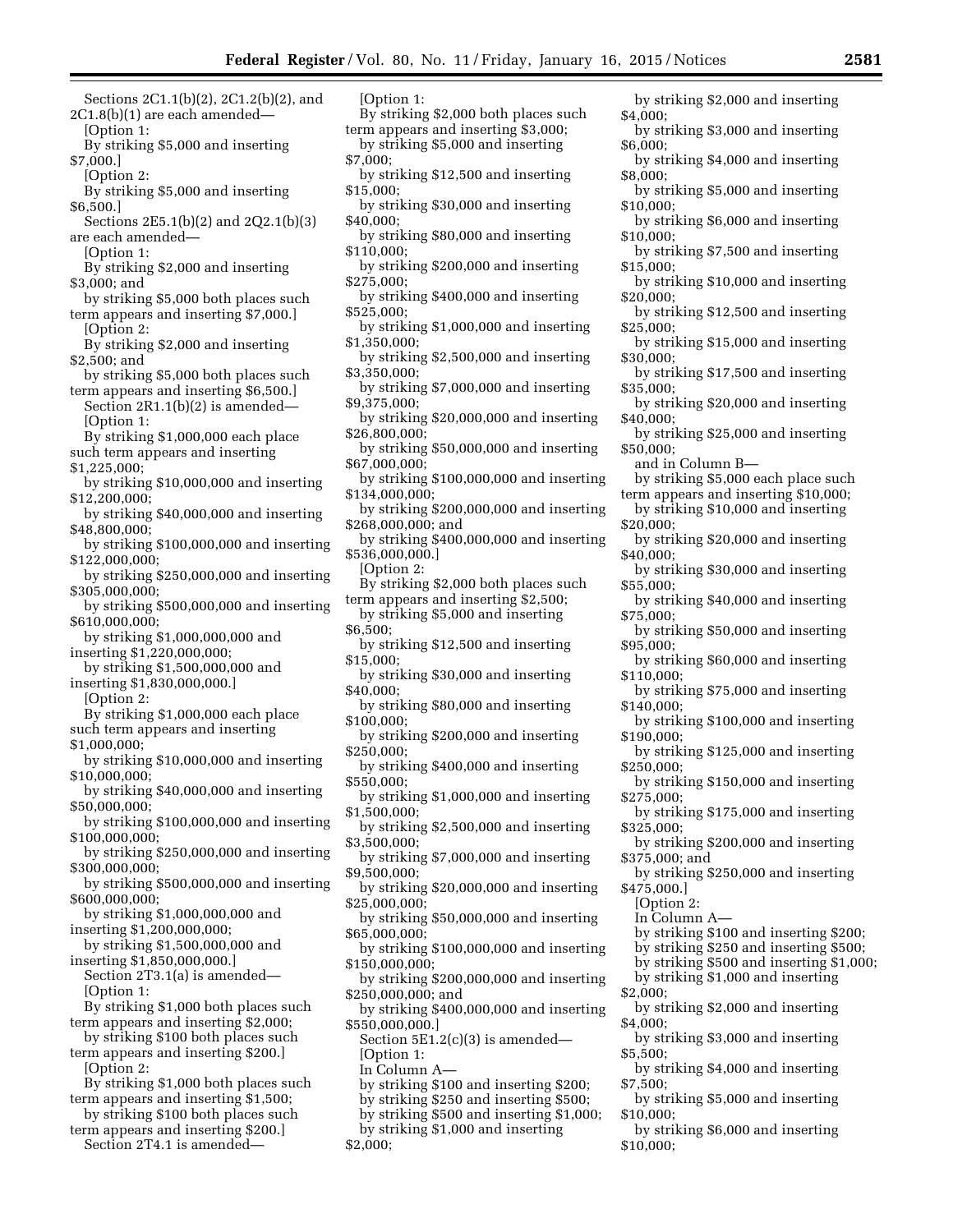- by striking \$7,500 and inserting \$15,000;
- by striking \$10,000 and inserting \$20,000;
- by striking \$12,500 and inserting \$25,000;
- by striking \$15,000 and inserting \$30,000;
- by striking \$17,500 and inserting \$35,000;
- by striking \$20,000 and inserting \$40,000;
- by striking \$25,000 and inserting \$50,000;

and in Column B—

- by striking \$5,000 each place such term appears and inserting \$9,500;
- by striking \$10,000 and inserting \$20,000;
- by striking \$20,000 and inserting \$40,000;
- by striking \$30,000 and inserting \$55,000;
- by striking \$40,000 and inserting \$75,000;
- by striking \$50,000 and inserting \$95,000;
- by striking \$60,000 and inserting \$100,000;
- by striking \$75,000 and inserting \$150,000;
- by striking \$100,000 and inserting \$200,000;
- by striking \$125,000 and inserting \$250,000;
- by striking \$150,000 and inserting \$300,000;
- by striking \$175,000 and inserting \$350,000;
- by striking \$200,000 and inserting \$400,000; and
- by striking \$250,000 and inserting \$500,000.]
- Section 8C2.4(d) is amended— [Option 1:
- By striking \$5,000 and inserting \$9,000;
- by striking \$7,500 and inserting \$15,000;
- by striking \$10,000 and inserting \$15,000;
- by striking \$15,000 and inserting \$25,000;
- by striking \$20,000 and inserting \$35,000;
- by striking \$30,000 and inserting \$50,000;
- by striking \$40,000 and inserting  $$70,000$
- by striking \$60,000 and inserting \$100,000;
- by striking \$85,000 and inserting \$150,000;
- by striking \$125,000 and inserting \$225,000;
- by striking \$175,000 and inserting \$300,000;
- by striking \$250,000 and inserting \$425,000;
- by striking \$350,000 and inserting \$600,000;
- by striking \$500,000 and inserting \$875,000;
- by striking \$650,000 and inserting \$1,125,000;
- by striking \$910,000 and inserting \$1,575,000;
- by striking \$1,200,000 and inserting \$2,100,000;
- by striking \$1,600,000 and inserting \$2,775,000;
- by striking \$2,100,000 and inserting \$3,650,000;
- by striking \$2,800,000 and inserting \$4,875,000;
- by striking \$3,700,000 and inserting \$6,450,000;
- by striking \$4,800,000 and inserting \$8,350,000;
- by striking \$6,300,000 and inserting \$10,950,000;
- by striking \$8,100,000 and inserting \$14,100,000;
- by striking \$10,500,000 and inserting \$18,275,000;
- by striking \$13,500,000 and inserting \$23,500,000;
- by striking \$17,500,000 and inserting \$30,450,000;
- by striking \$22,000,000 and inserting \$38,275,000;
- by striking \$28,500,000 and inserting \$49,600,000;
- by striking \$36,000,000 and inserting \$62,650,000;
- by striking \$45,500,000 and inserting \$79,175,000;
- by striking \$57,500,000 and inserting \$100,050,000;
- by striking \$72,500,000 and inserting \$126,150,000.]
- [Option 2:
- by striking \$5,000 and inserting \$8,500;
- by striking \$7,500 and inserting \$15,000;
- by striking \$10,000 and inserting \$15,000;
- by striking \$15,000 and inserting \$25,000;
- by striking \$20,000 and inserting \$35,000;
- by striking \$30,000 and inserting \$50,000;
- by striking \$40,000 and inserting \$70,000;
- by striking \$60,000 and inserting \$100,000;
- by striking \$85,000 and inserting \$150,000;
- by striking \$125,000 and inserting \$200,000;
- by striking \$175,000 and inserting \$300,000;
- by striking \$250,000 and inserting \$450,000;
- by striking \$350,000 and inserting \$600,000;
- by striking \$500,000 and inserting \$850,000;
- by striking \$650,000 and inserting \$1,000,000;
- by striking \$910,000 and inserting \$1,500,000;
- by striking \$1,200,000 and inserting \$2,000,000;
- by striking \$1,600,000 and inserting \$3,000,000;
- by striking \$2,100,000 and inserting \$3,500,000;
- by striking \$2,800,000 and inserting \$5,000,000;
- by striking \$3,700,000 and inserting \$6,500,000;
- by striking \$4,800,000 and inserting \$8,500,000;
- by striking \$6,300,000 and inserting \$10,000,000;
- by striking \$8,100,000 and inserting \$15,000,000;
- by striking \$10,500,000 and inserting \$20,000,000;
- by striking \$13,500,000 and inserting \$25,000,000;
- by striking \$17,500,000 and inserting \$30,000,000;
- by striking \$22,000,000 and inserting \$40,000,000;
- by striking \$28,500,000 and inserting \$50,000,000;
- by striking \$36,000,000 and inserting \$65,000,000;
- by striking \$45,500,000 and inserting \$80,000,000;
- by striking \$57,500,000 and inserting \$100,000,000;
- by striking \$72,500,000 and inserting \$150,000,000.]
- *Issues for Comment*

1. The Commission seeks comment on whether the monetary tables in the guidelines should be adjusted for inflation. The monetary tables set forth in the proposed amendment relate to a variety of different offenses and apply to a number of different criminal statutes. Given the difference between the types of offenses, should all monetary tables be adjusted for inflation in the same way? Does the type of offenses or statutory provisions related to any of the monetary tables suggest that it should not be adjusted for inflation?

2. As set forth in the proposed amendment, should an adjustment for inflation be made during the 2014–2015 amendment cycle? Should the Commission make it a practice to make, or consider making, an inflationary adjustment at periodic intervals, such as every four or ten years, or at particular inflationary measures, such as when \$1.00 in the year the table was last adjusted has the same buying power as \$1.25 or \$1.33 or \$1.50 in the current year? Should the Commission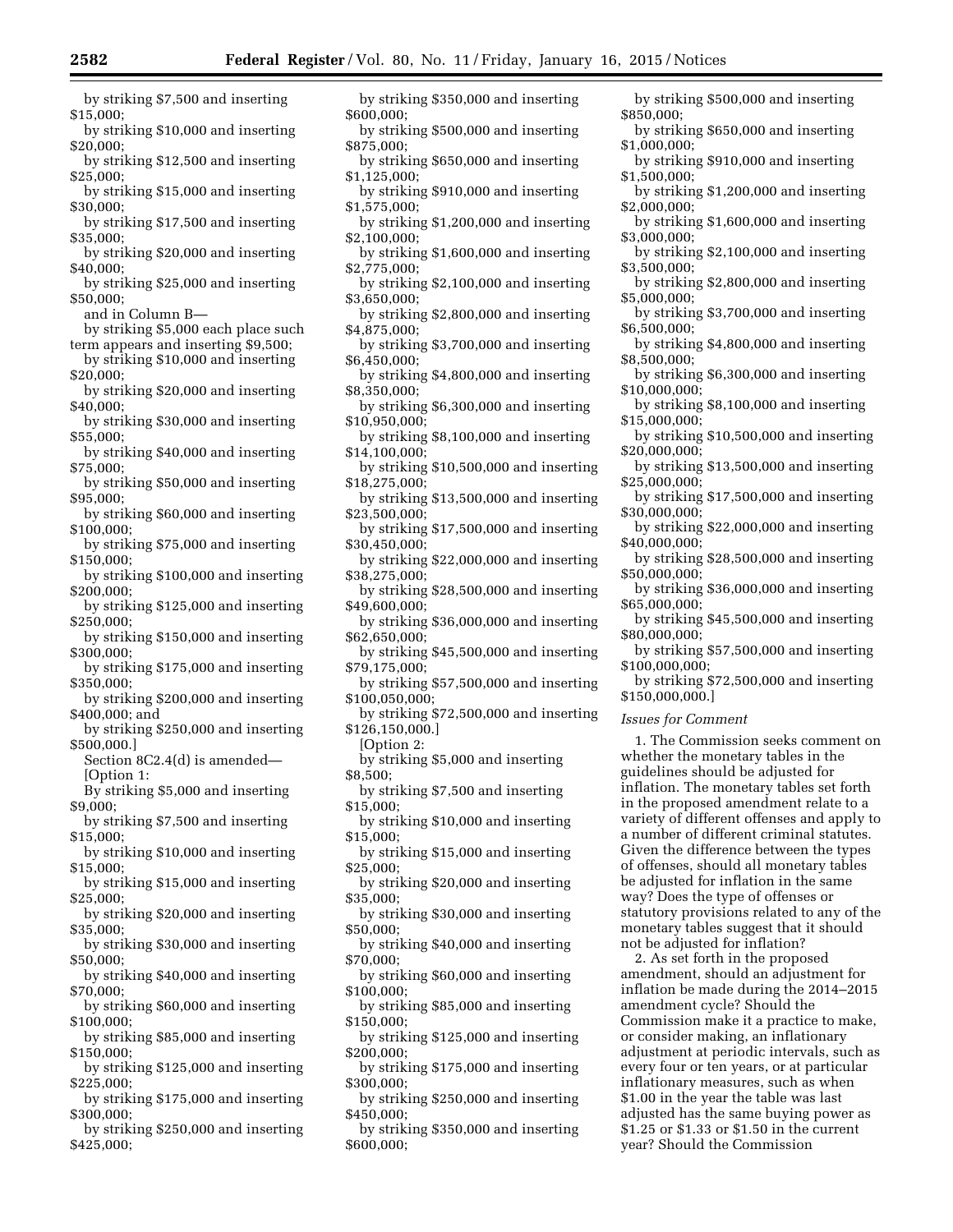incorporate directly into the guidelines a mechanism for automatically adjusting for inflation?

3. In each of the options presented above, the amounts associated with the offense level increases in the monetary tables would be adjusted for inflation. The Commission seeks comment on whether the changes, if any, to account for inflation should be made using a different methodology than the options presented above. Should the changes be based on a different indicator than the changes to the Consumer Price Index? Should the changes be based on different time frames than the ones provided? Should the changes be rounded using a different method than presented in the options above?

4. The Commission seeks comment on whether, in addition to or instead of any of the options above, the Commission should consider any other changes to the monetary tables, such as to promote proportionality or to reduce complexity.

5. There are 18 other Chapter Two guidelines that refer to the loss table at § 2B1.1(b)(1) (*see* §§ 2B1.4, 2B1.5, 2B2.3, 2B3.3, 2B4.1, 2B5.1, 2B5.3, 2B6.1, 2C1.1, 2C1.2, 2C1.8, 2E5.1, 2G2.2, 2G3.1, 2G3.2, 2Q2.1, 2S1.1, 2S1.3); 1 other Chapter Two guideline that refers to the loss table at § 2B3.1(b)(7) (*see*  § 2B3.2); and 8 other Chapter Two guidelines that refer to the tax table at § 2T4.1 (*see* §§ 2E4.1, 2T1.1, 2T1.4, 2T1.6, 2T1.7, 2T1.9, 2T2.1, 2T3.1). If the Commission were to adjust the monetary tables in the guidelines, should the revised tables apply to these other guidelines as well? In the alternative, should the Commission provide separate, alternative monetary tables specifically for these other guidelines? If so, which ones?

6. Are there other places in the guidelines that refer to monetary values that should be adjusted, if the Commission were to adjust the tables in the guidelines?

#### **5. Mitigating Role**

*Synopsis of Proposed Amendment:*  This proposed amendment is a result of the Commission's study of the operation of § 3B1.2 (Mitigating Role) and related provisions in the *Guidelines Manual. See* United States Sentencing Commission, ''Notice of Final Priorities,'' 79 FR 49378 (Aug. 20, 2014).

First, there are differences among the circuits about what determining the ''average participant'' requires. The Seventh and Ninth Circuits have concluded that the ''average participant'' means only those persons who actually participated in the criminal activity at issue in the defendant's case, so that the defendant's

relative culpability is determined only by reference to his or her coparticipants. *See, e.g., United States* v. *Benitez,* 34 F.3d 1489, 1498 (9th Cir. 1994) (explaining that ''the relevant comparison . . . is to the conduct of coparticipants in the case at hand.''); *United States* v. *Cantrell,* 433 F.3d 1269, 1283 (9th Cir. 2006) (''While a comparison to the conduct of a hypothetical average participant may be appropriate in determining whether a downward adjustment is warranted at all, the relevant comparison in determining which of the § 3B1.2 adjustments to grant a given defendant is to the conduct of co-participants in the case at hand.'') (internal quotations omitted); *United States* v. *DePriest,* 6 F.3d 1201, 1214 (7th Cir. 1993) (''The controlling standard for an offense level reduction under [§ 3B1.2] is whether the defendant was substantially less culpable than the conspiracy's other participants.''). The First and Second Circuits have concluded that the ''average participant'' also includes typical offenders who commit similar crimes. *See, e.g., United States* v. *Santos,* 357 F.3d 136, 142 (1st Cir. 2004) (''[A] defendant must prove that he is both less culpable than his cohorts in the particular criminal endeavor and less culpable than the majority of those within the universe of persons participating in similar crimes.''); *United States* v. *Rahman,* 189 F.3d 88, 159 (2d Cir. 1999) (''A reduction will not be available simply because the defendant played a lesser role than his co-conspirators; to be eligible for a reduction, the defendant's conduct must be 'minor' or 'minimal' as compared to the average participant in such a crime.''). Under this latter approach, courts will ordinarily consider the defendant's culpability relative both to his co-participants and to the typical offender. The proposed amendment would generally adopt the approach of the Seventh and Ninth Circuits.

Second, the Commentary to § 3B1.2 provides that certain individuals who perform limited functions in criminal activity are not precluded from consideration for a mitigating role adjustment. The proposed amendment would revise this language to state that such an individual may receive a mitigating role adjustment.

Third, the proposed amendment provides a non-exhaustive list of factors for the court to consider in determining whether to apply a mitigating role adjustment and, if so, the amount of the adjustment.

An issue for comment is also included.

# *Proposed Amendment*

The Commentary to § 3B1.2 captioned ''Application Notes'' is amended in Note 3(A) by inserting after ''that makes him substantially less culpable than the average participant'' the following: ''in the criminal activity'', by striking ''concerted'' and inserting ''the'', by striking ''is not precluded from consideration for'' each place such term appears and inserting ''may receive'', by striking ''role'' both places such term appears and inserting ''participation'', and by striking ''personal gain from a fraud offense and who had limited knowledge'' and inserting ''personal gain from a fraud offense or who had limited knowledge'';

in Note 3(C) by inserting at the end the following new paragraph:

''In determining whether to apply subsection (a) or (b), or an intermediate adjustment, the court should consider the following non-exhaustive list of factors:

(i) the degree to which the defendant understood the scope and structure of the criminal activity;

(ii) the degree to which the defendant participated in planning or organizing the criminal activity; and

(iii) the degree to which the defendant stood to benefit from the criminal activity.'';

in Note 4 by striking ''concerted'' and inserting "the criminal":

and in Note 5 by inserting after ''than most participants'' the following: ''in the criminal activity''.

#### *Issue for Comment*

1. The Commission seeks comment on the application of the mitigating role adjustment. Are there application issues relating to this adjustment that the Commission should address and, if so, how should the Commission address them?

The proposed amendment would provide additional guidance on applying the mitigating role adjustment. Is the additional guidance in the proposed amendment appropriate? What additional or different guidance should the Commission provide on applying mitigating role adjustments?

#### **6. Flavored Drugs**

#### *Issue for Comment*

1. The Commission seeks comment on offenses in which controlled substances are colored, packaged, or flavored in ways that appear to be designed to attract use by children. How prevalent are these offenses, and do the guidelines adequately address these offenses?

The Commission has received comment, for example, that drugs are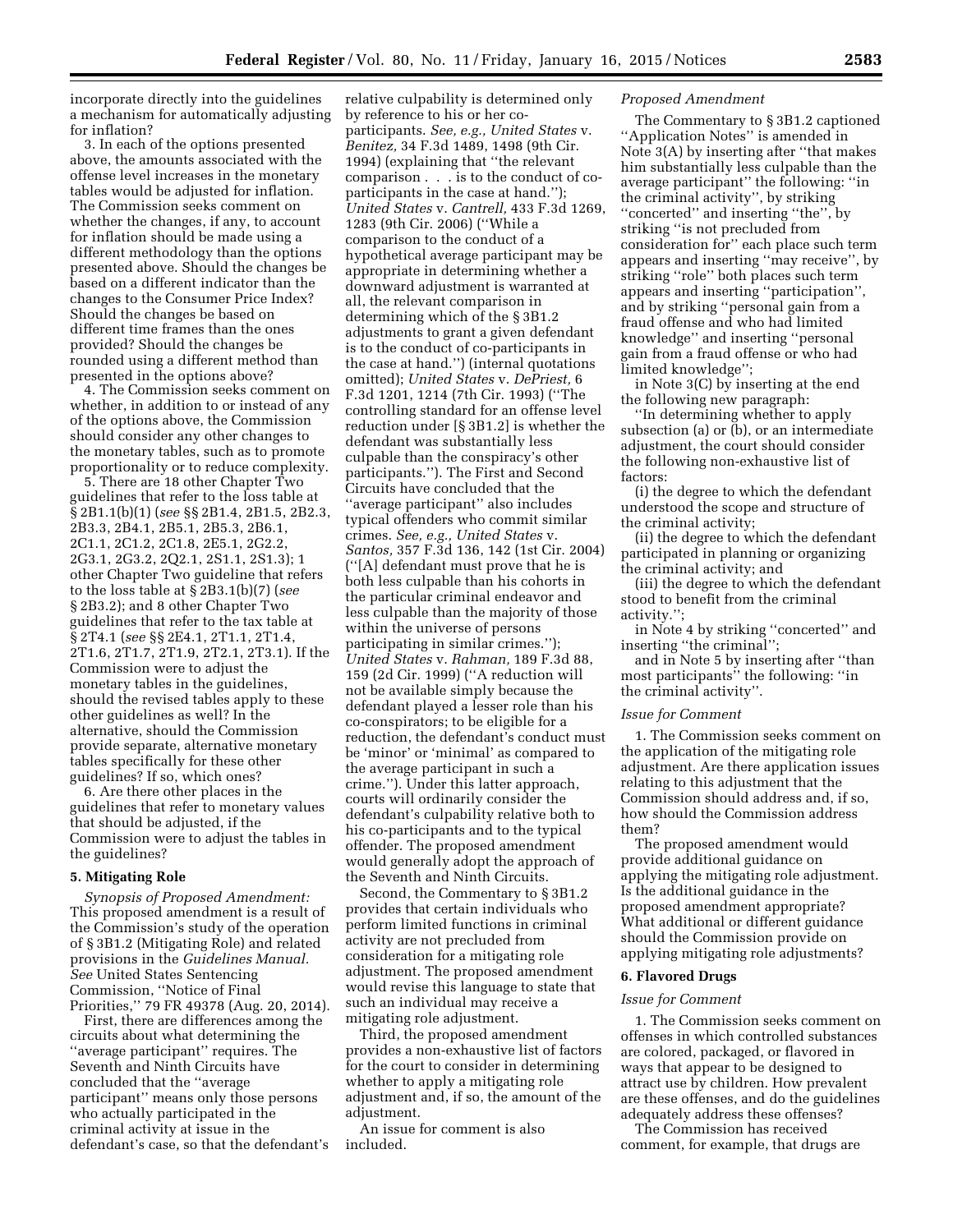being flavored with additives to make them taste like candy, with flavors such as strawberry, lemon, coconut, cinnamon and chocolate, and are being marketed in smaller amounts, making them cheaper and more accessible to children. The Commission has also received comment about incidents in which candy and soft drinks were laced with marijuana and packaged to look like well-known, brand-name products.

Under the Controlled Substances Act, a person who distributes a controlled substance to a person under 21 years of age is generally subject to twice the statutory maximum term of imprisonment that would otherwise apply, and a statutory minimum term of imprisonment of one year, unless a higher statutory minimum applies. *See*  21 U.S.C. 859(a). If such a person already has a prior conviction under section 859, he or she is generally subject to three times the statutory maximum term of imprisonment that would otherwise apply. *See* 21 U.S.C. 859(b). Notably, these provisions apply only to the distribution of the controlled substance, not to the manufacture of the controlled substance.

The Commission seeks comment on whether the guidelines provide appropriate penalties for offenders who manufacture or create drugs that are packaged or modified by coloring or flavoring with the intent of appealing to children, or who combine drugs with candy or soft drinks with the intent of appealing to children. If not, how should the Commission revise the guidelines to provide appropriate penalties in such cases? Should the Commission provide new departure provisions, enhancements, adjustments, or minimum offense levels to account for such offenses? If so, what provision or provisions should the Commission provide, and what penalty increase should be provided?

If the Commission were to provide such a provision, what specific offense conduct, harm, or other factor should be the basis for applying the provision? For example, should the provision apply to any type of manufacturing conduct as long as the defendant had the specific intent to appeal to children? Or should the provision apply without regard to specific intent, as long as a specific type of offense conduct was involved, such as (1) combining with soft drinks or candy, (2) marketing or packaging to look like soft drinks or candy, or (3) flavoring or coloring?

Should the provision take the form of a specific instruction to apply a vulnerable victim adjustment under subsection (b) of § 3A1.1 (Hate Crime Motivation or Vulnerable Victim)? For

example, should the Commission provide a specific instruction at § 2D1.1(d)(2) stating that, if a specific objective of the offense was to manufacture a controlled substance product for marketing to, or use by, minors, an adjustment under § 3A1.1(b) would apply?

#### **7. Hydrocodone**

*Synopsis of Proposed Amendment:*  This proposed amendment addresses the new statutory penalty structure for offenses involving hydrocodone and hydrocodone combination products in light of two recent administrative actions. As a result of those actions, all hydrocodone products are now schedule II controlled substances rather than schedule III controlled substances.

*A. Until Recently, the Scheduling of Hydrocodone Has Depended on Whether It Is a Single-Entity Product (Schedule II) or a Combination Product (Schedule III)* 

Products featuring hydrocodone in combination with one or more unscheduled active pharmaceutical ingredients have been schedule III controlled substances, until recently. Such ''hydrodocone combination'' products are the most frequently prescribed opioids in the United States, with nearly 137 million prescriptions for such products dispensed in 2013, according to the Drug Enforcement Administration. *See* Drug Enforcement Administration, ''Schedules of Controlled Substances: Rescheduling of Hydrocodone Combination Products From Schedule III to Schedule II,'' 79 FR 49661 (August 22, 2014). There are several hundred hydrocodone combination products on the market. The hydrocodone combination products that were most frequently prescribed in 2013 were combinations of hydrocodone and acetaminophen, with brand names such as Vicodin and Lortab as well as generics. *Id.* 

In contrast, single-entity, or ''standalone,'' hydrocodone products have been, and continue to be, schedule II controlled substances. However, there have been no single-entity hydrocodone products on the United States market, until recently.

# *B. All Hydrocodone Products Are Now Schedule II Controlled Substances*

Two recent administrative actions have had the effect of moving all offenses involving hydrocodone (whether in combination or standing alone) to schedule II.

First, in October 2013 the Food and Drug Administration approved a singleentity hydrocodone product (brand

name Zohydro), the first such product to be approved for the United States market. According to the Food and Drug Administration, Zohydro is ''an opioid analgesic medication for the management of moderate to severe chronic pain when a continuous, around-the-clock opioid analgesic is needed for an extended period of time.'' It is marketed in extended-release capsules and formulated in dose strengths up to 50 milligrams. *See* Food and Drug Administration, ''Anesthetic and Analgesic Drug Products Advisory Committee: Notice of Meeting,'' 77 FR 67380 (November 9, 2012). As mentioned above, such a product is a schedule II controlled substance. Other single-entity hydrocodone products are also being considered for the U.S. market.

Second, the Drug Enforcement Administration published a final rule that moved all hydrocodone combination products from schedule III to schedule II. *See* Drug Enforcement Administration, ''Schedules of Controlled Substances: Rescheduling of Hydrocodone Combination Products From Schedule III to Schedule II,'' 79 FR 49661 (August 22, 2014). This action imposes stronger regulatory controls and administrative and civil sanctions on persons who handle hydrocodone combination products. As discussed in more detail below, it also changes the statutory and guideline penalty structure for offenses involving hydrocodone combination products.

# *C. The Statutory and Guideline Penalty Structures*

By statute, an offense involving a schedule III controlled substance has a statutory maximum term of imprisonment of 10 years, unless certain aggravating factors are present (such as a prior conviction for a felony drug offense or the use of the substance resulting in death or bodily injury). *See*  21 U.S.C. 841(b)(1)(E). An offense involving a schedule II controlled substance, in contrast, has a statutory maximum term of imprisonment of 20 years, unless such an aggravating factor is present. *See* 21 U.S.C. 841(b)(1)(C).

Under the guidelines, an offense involving ''schedule III hydrocodone'' generally has a base offense level determined by the number of pills, tablets, or capsules, without regard to the weight of the pills, tablets, or capsules or the quantity of hydrocodone in them. The base offense levels for schedule III hydrocodone range from a minimum of level 6 to a maximum of level 30, and quantity is determined by a marijuana equivalency under which 1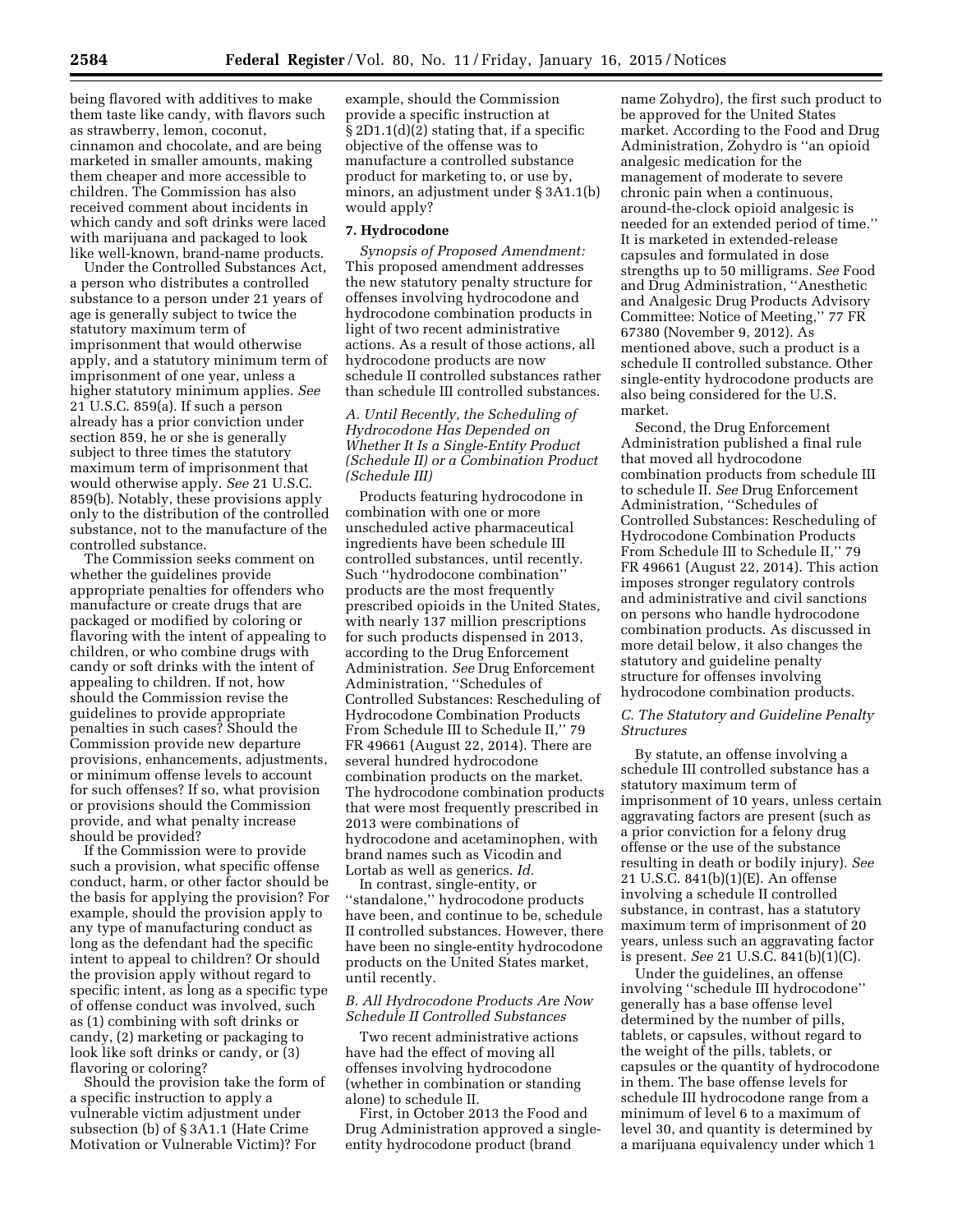''unit'' (*i.e.,* 1 pill, tablet, or capsule) equals 1 gram of marijuana.

An offense involving schedule II hydrocodone generally has a base offense level determined by the weight of the entire pill, tablet, or capsule involved. The base offense levels for schedule II hydrocodone range from a minimum of level 12 to a maximum of level 38, and quantity is determined by a marijuana equivalency under which 1 gram of the pills, tablets, or capsules equals 500 grams of marijuana.

# *D. The Proposed Amendment Deletes the Reference to ''Schedule III Hydrocodone'' and Proposes a Marijuana Equivalency Using ''Hydrocodone (Actual)''*

The proposed amendment responds to the administrative actions in two ways. First, the proposed amendment deletes references in the guidelines to ''Schedule III Hydrocodone.'' In light of the rescheduling of hydrocodone combination products from schedule III to schedule II, the references to schedule III hydrocodone are obsolete.

Second, the proposed amendment provides a single marijuana equivalency for hydrocodone offenses, whether single-entity or in combination, that is based on the actual weight of the hydrocodone involved rather than the number of pills involved or the weight of an entire pill. Specifically, a marijuana equivalency under which 1 gram of ''hydrocodone (actual)'' equates to [4,467]/[6,700] grams of marijuana is proposed.

The use of an ''actual'' approach for hydrocodone in the proposed amendment is informed by the Commission's decision in 2003 to use an ''actual'' approach for oxycodone. *See* USSG App. C, amend. 657 (effective November 1, 2003). Oxycodone is an opium alkaloid found in certain prescription pain relievers such as Percocet and OxyContin, generally sold in pill form. The Commission determined that a penalty structure based on the weight of the entire pill resulted in proportionality issues because (1) products come in different pill sizes and formulations and (2) products of the same size and formulation come in different dosages, containing different amounts of oxycodone. The Commission remedied these proportionality issues by adopting a penalty structure for oxycodone offenses using the weight of the actual oxycodone instead of the weight of the entire pill. *See* USSG App. C, amend. 657 (Reason for Amendment).

Such proportionality issues may also arise with offenses involving hydrocodone products, to the extent

those products come in different pill sizes, formulations, or dosages. The proposed use of an ''actual'' approach for hydrocodone would address these proportionality issues by providing sentences for hydrocodone offenses using the weight of the actual hydrocodone instead of the number of pills or the weight of an entire pill.

The rescheduling of hydrocodone combination products also raises severity issues, and the proposed amendment addresses the severity issues by bracketing two possible severity levels, one that assigns hydrocodone (actual) the same marijuana equivalency as oxycodone (actual), and one that assigns a lower marijuana equivalency. The higher severity level (6,700 gm) is based on a 1:1 ratio of hydrocodone to oxycodone in marijuana equivalency, which would reflect a view that equivalent amounts of hydrocodone and oxycodone cause the same pharmacological effects on the body. The lower severity level (4,467 gm) is based on a 3:2 ratio of hydrocodone to oxycodone in marijuana equivalency, which would reflect a view that it takes more hydrocodone than oxycodone to achieve the same pharmacological effects on the body. *Compare* ''Dosing Data for Clinically Employed Opioid Analgesics'' in *Goodman and Gilman's The Pharmacological Basis of Therapeutics,*  12th edition (2011), p. 496 (recommending equivalent amounts of hydrocodone and oxycodone) *with*  University of Chicago Department of Palliative Care, Opioid Analgesic Chart, *available at [http://](http://champ.bsd.uchicago.edu/documents/Pallpaincard2009update.pdf) [champ.bsd.uchicago.edu/documents/](http://champ.bsd.uchicago.edu/documents/Pallpaincard2009update.pdf) [Pallpaincard2009update.pdf](http://champ.bsd.uchicago.edu/documents/Pallpaincard2009update.pdf)*  (recommending 15 milligrams of hydrocodone as equivalent to 10 milligrams of oxycodone).

A multi-part issue for comment is also provided, seeking comment on hydrocodone offenses and offenders and how the proportionality and severity issues raised by the administrative actions should be addressed, either by the approach taken in the proposed amendment or some other manner.

#### Proposed Amendment

Sections 2D1.1(c) is amended in subdivisions (5), (6), (7), (8) and (9) by striking the lines referenced to Schedule III Hydrocodone;

and in subdivisions (10), (11), (12), (13), (14), (15), (16) and (17) by striking the lines referenced to Schedule III Hydrocodone, and in the lines referenced to Schedule III substances (except Ketamine or Hydrocodone) by striking ''or Hydrocodone''.

The annotation to § 2D1.1(c) captioned ''Notes to Drug Quantity Table'' is amended in Note (B) in the last paragraph by striking ''The term 'Oxycodone (actual)' refers'' and inserting ''The terms 'Hydrocodone (actual)' and 'Oxycodone (actual)' refer''.

The Commentary to § 2D1.1 captioned ''Application Notes'' is amended in Note 8(D), under the heading relating to Schedule I or II Opiates, by striking the line referenced to Hydrocodone/ Dihydrocodeinone and inserting the following:

''1 gm of Hydrocodone (actual) = [4467]/[6700] gm of marihuana'';

in the heading relating to Schedule III Substances (except ketamine and hydrocodone) by striking ''and hydrocodone'' both places such term appears;

and in the heading relating to Schedule III Hydrocodone by striking the heading and subsequent paragraphs as follows:

''*Schedule III Hydrocodone* \* \* \* 1 unit of Schedule III hydrocodone = 1 gm of marihuana

\* \* \* Provided, that the combined equivalent weight of all Schedule III substances (except ketamine), Schedule IV substances (except flunitrazepam), and Schedule V substances shall not exceed 2,999.99 kilograms of marihuana.'';

and in Note 27(C) by inserting after ''methamphetamine,'' the following ''hydrocodone,''.

## Issue for Comment

1. The Commission seeks comment on how, if at all, the guidelines for hydrocodone trafficking should be changed, such as to address the administrative actions described in the synopsis above, and the severity and proportionality issues that may result from those actions.

#### A. Proportionality

The proposed amendment would provide a marijuana equivalency for hydrocodone based on the actual weight of the controlled substance rather than on the number of pills or the weight of an entire pill. As discussed in the synopsis above, the Commission has used such an ''actual'' approach for offenses involving oxycodone. Is the use of an ''actual'' approach for hydrocodone offenses appropriate to address the proportionality issues that arise from differing pill sizes, formulations, and dosages?

In the alternative, should the Commission continue to provide a marijuana equivalency for hydrocodone based on the entire weight of the pill?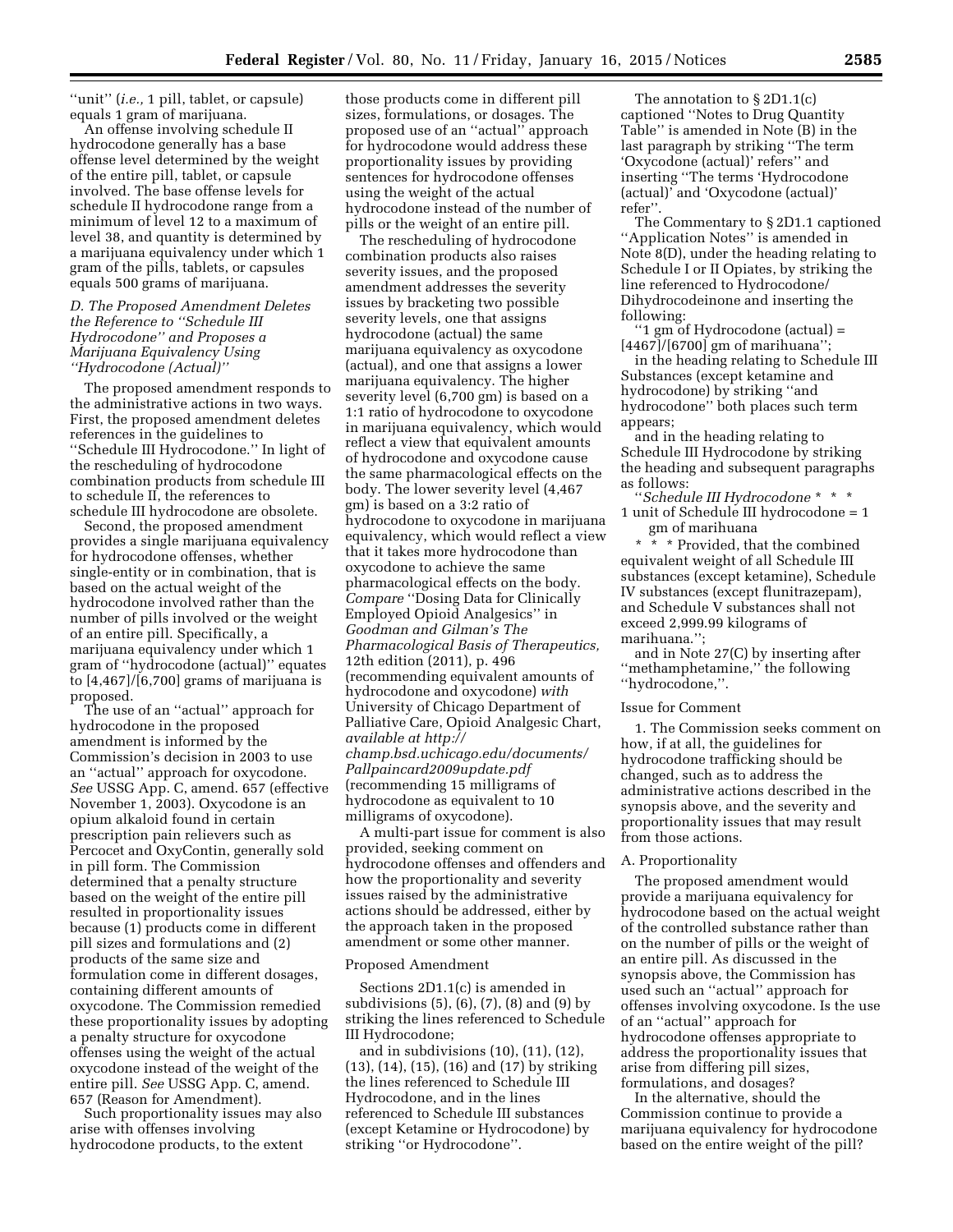If so, how, if at all, should the Commission address the proportionality issues that arise to the extent there are differing pill sizes, formulations, or dosages? For example, should the guidelines continue to distinguish between single-entity hydrocodone products and hydrocodone combination products? What distinctions, if any, should be made?

#### B. Severity

Whether the Commission continues to provide a marijuana equivalency for hydrocodone based on the entire weight of the pill or provides a marijuana equivalency using an ''actual'' approach (as proposed by the proposed amendment), the Commission seeks comment on what marijuana equivalency or equivalencies should be provided for hydrocodone trafficking, in light of the first-ever approval of a hydrocodone single-entity product and the rescheduling of hydrocodone combination products from schedule III to schedule II.

Under the current guidelines, a schedule III hydrocodone product has a marijuana equivalency based on the number of pills, at 1 unit = 1 gram marijuana, and a schedule II hydrocodone product has a marijuana equivalency based on the weight of the entire pill, at 1 gram = 500 grams marijuana. In light of the rescheduling, the entry for schedule III hydrocodone products is obsolete, and all hydrocodone combination products are schedule II controlled substances, with a marijuana equivalency based on the weight of the entire pill, at 1 gram = 500 grams marijuana.

If the Commission were to continue to use the entire weight of the pill for all hydrocodone offenses, is this severity level (1 gram = 500 grams marijuana) appropriate? Should the Commission establish a different equivalency for all hydrocodone offenses, or several equivalencies, such as one equivalency for single-entity products and another for combination products? If so, what equivalency or equivalencies should the Commission provide?

In the alternative, if the Commission were to use the ''actual'' approach in the proposed amendment, what marijuana equivalency should be used? Should 1 gram of hydrocodone (actual) equate to [4,467] grams of marijuana, or to [6,700] grams of marijuana? Or should the Commission establish a different equivalency than either of these? If so, what equivalency should the Commission provide?

# C. General Comment on Hydrocodone Offenses and Offenders

In determining the marijuana equivalencies for controlled substances, the Commission has considered, among other things, the chemical structure, the pharmacological effects, the potential for addiction and abuse, the patterns of abuse and harms associated with abuse, and the patterns of trafficking and harms associated with trafficking.

The Commission invites general comment on hydrocodone offenses and hydrocodone offenders and how these offenses and offenders compare with other drug offenses and drug offenders. For example, how is hydrocodone manufactured, distributed, and marketed? How is it diverted? Once diverted, how is it distributed, possessed, and used? What are the characteristics of the offenders involved in these various activities? What harms are posed by these activities?

Is the chemical structure of hydrocodone substantially similar to the chemical structure of a any other controlled substance referenced in § 2D1.1? If so, to what substance?

Is the effect on the central nervous system of hydrocodone substantially similar to the effect of any other controlled substance referenced in § 2D1.1? If so, to what substance? Is the quantity of hydrocodone needed to produce that effect lesser or greater than the quantity needed of the other such substance? If so, what is the difference in relative potency?

The Commission specifically invites comment on whether hydrocodone is similar to oxycodone. If so, should the Commission provide a marijuana equivalency for hydrocodone on this basis, *e.g.,* by specifying a marijuana equivalency for hydrocodone (actual) equal to the marijuana equivalency for oxycodone (actual), which is 1 gram oxycodone (actual) = 6700 grams of marijuana?

#### **8. Economic Crime**

*Synopsis of Proposed Amendment:*  This proposed amendment is a result of the Commission's multi-year study of § 2B1.1 (Theft, Property, Destruction, and Fraud), and related guidelines, including examination of the loss table, the definition of loss, role in the offense, and offenses involving fraud on the market. *See* United States Sentencing Commission, ''Notice of Final Priorities,'' 79 FR 49378 (Aug. 20, 2014).

The proposed amendment contains four parts. The Commission is considering whether to promulgate any one or more of these parts, as they are not necessarily mutually exclusive. They are as follows:

Part A revises the definition of ''intended loss'' at § 2B1.1, comment. (n.3(A)(ii)). Two options are presented, one of which would reflect certain principles discussed in the Tenth Circuit's decision in *United States* v. *Manatau,* 647 F.3d 1048 (10th Cir. 2011). Issues for comment on intended loss are also provided.

Part B addresses the impact of the victims table in § 2B1.1(b)(2). It proposes to establish a new enhancement for cases where one or more victims suffered substantial [financial] hardship and to reduce the levels of enhancement that apply based solely on the number of victims. Two options are provided. It includes issues for comment on the victims table and other provisions relating to victims.

Part C revises the specific offense characteristic for sophisticated means in subsection  $(b)(10)(C)$  in several ways. An issue for comment is also included.

Part D addresses offenses involving fraud on the market and related offenses. Issues for comment are also included.

# *(A) Intended Loss*

*Synopsis of Proposed Amendment:*  This part of the proposed amendment revises the definition of ''intended loss'' at § 2B1.1, comment. (n.3(A)(ii)). While the current definition for intended loss was added as part of the Economic Crime Package in 2001, *see* USSG App. C, amend. 617 (eff. Nov. 1, 2001), the concept of intended loss has been included in the fraud and theft guidelines since the inception of the guidelines, *see* USSG § 2F1.1, comment. (n.7) (1987). Note 3(A)(ii) states that ''intended loss''—

(I) means the pecuniary harm that was intended to result from the offense; and (II) includes intended pecuniary harm that would have been impossible or unlikely to occur (*e.g.,* as in a government sting operation, or an insurance fraud in which the claim exceeded the insured value).

The Commission has received comment expressing concern regarding the operation of intended loss, including suggestions that the Commission consider certain revisions to better reflect a defendant's culpability. In addition to these comments, the Commission has observed some disagreement in the case law regarding whether intended loss requires a subjective or objective inquiry. In *United States* v. *Manatau,*  647 F.3d 1048 (10th Cir. 2011), the Tenth Circuit held that a subjective inquiry is required, which is similar to holdings in the Second, Third and Fifth Circuits. *See United States* v. *Confredo,*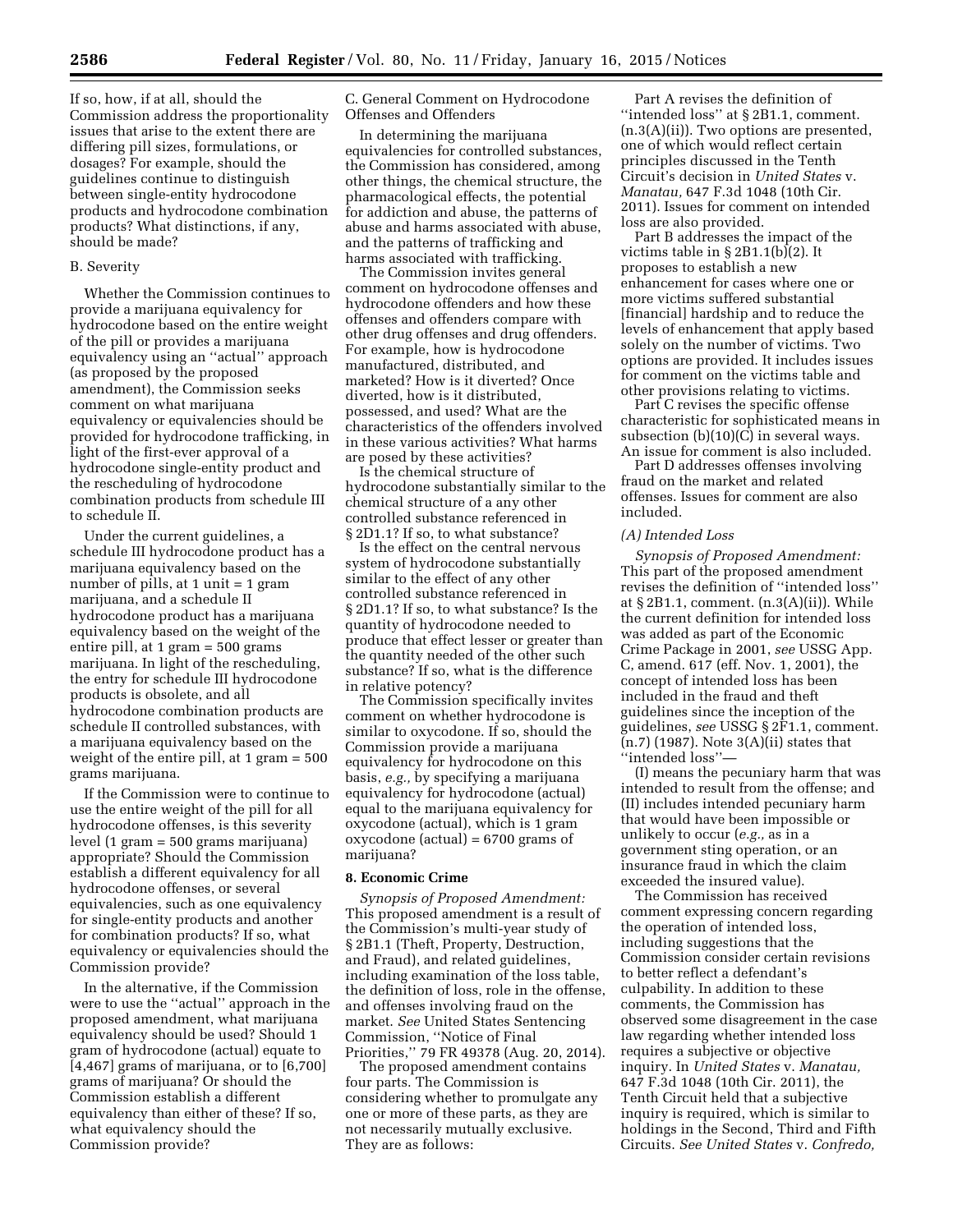528 F.3d 143, 152 (2d Cir. 2008) (remanding for consideration of whether defendant had ''proven a subjective intent to cause a loss of less than the aggregate amount'' of fraudulent loans); *United States* v. *Kopp,* 951 F.2d 521 (3d Cir. 1991) (holding that intended loss is the loss the defendant subjectively intended to inflict on the victim); *United States* v. *Diallo,* 710 F.3d 147, 151 (3d Cir. 2013) (''To make this determination, we look to the defendant's subjective expectation, not to the risk of loss to which he may have exposed his victims.''); *United States* v. *Sanders,* 343 F.3d 511, 527 (5th Cir. 2003) (''our case law requires the government prove by a preponderance of the evidence that the defendant had the subjective intent to cause the loss that is used to calculate his offense level''). On the other hand, the First and the Seventh Circuits have issued decisions that support a more objective inquiry. *See United States* v. *Innarelli,*  524 F.3d 286, 291 (1st Cir. 2008) (''we focus our loss inquiry for purposes of determining a defendant's offense level on the objectively reasonable expectation of a person in his position at the time he perpetrated the fraud, not on his subjective intentions or hopes''); *United States* v. *Lane,* 323 F.3d 568, 590 (7th Cir. 2003) (''The determination of intended loss under the Sentencing Guidelines therefore focuses on the conduct of the defendant and the objective financial risk to victims caused by that conduct'').

The Commission is publishing this proposed amendment and issues for comment to inform the Commission's consideration of these issues. Two options are bracketed for comment. They are as follows:

Option 1 would state that intended loss means the pecuniary harm ''that the defendant purposely sought to inflict'' and that the defendant's purpose may be inferred from all available facts. This would reflect certain principles discussed in the Tenth Circuit's decision in *United States* v. *Manatau,*  647 F.3d 1048 (10th Cir. 2011). In *Manatau,* the defendant was convicted of bank fraud and aggravated identity theft. The district court determined that the intended loss should be determined by adding up the credit limits of the stolen convenience checks, because a loss up to those credit limits was ''both possible and potentially contemplated by the defendant's scheme.'' 647 F.3d at 1049–1050. On appeal, the Tenth Circuit reversed, holding that ''intended loss'' contemplates ''a loss the defendant purposely sought to inflict,'' and that the appropriate standard was one of ''subjective intent to cause the

loss.'' 647 F.3d at 1055. Such an intent, the court held, may be based on making ''reasonable inferences about the defendant's mental state from the available facts.'' 647 F.3d at 1056.

Option 2 is similar to Option 1, but would also encompass the pecuniary harm that any other participant purposely sought to inflict, if the defendant was accountable under § 1B1.3(a)(1)(A) for the other participant.

Issues for comment on intended loss are also provided.

# Proposed Amendment

# [Option 1:

The Commentary to § 2B1.1 captioned ''Application Notes'' is amended in Note 3(A)(ii) by striking ''(I) means the pecuniary harm that was intended to result from the offense; and'' and inserting ''(I) means the pecuniary harm that the defendant purposely sought to inflict; and''; and by adding at the end the following new paragraph:

''The defendant's purpose may be inferred from all available facts, including the defendant's actions, the actions and intentions of other participants, and the natural and probable consequences of those actions.''.]

# [Option 2:

The Commentary to § 2B1.1 captioned ''Application Notes'' is amended in Note 3(A)(ii) by striking ''(I) means the pecuniary harm that was intended to result from the offense; and'' and inserting ''(I) means (a) the pecuniary harm that the defendant purposely sought to inflict and (b) the pecuniary harm that any other participant purposely sought to inflict, if the defendant was accountable under  $§ 1B1.3(a)(1)(A)$  for the other participant; and''; and by adding at the end the following new paragraph:

''An individual's purpose may be inferred from all available facts, including the individual's actions, the actions and intentions of other participants, and the natural and probable consequences of those actions.''.]

#### Issues for Comment

1. The Commission seeks comment on whether the definition of ''intended loss'' should be revised or refined, in the manner contemplated by the proposed amendment or in some other manner, to clarify or simplify guideline operation or for other reasons consistent with the purposes of sentencing. What changes, if any, should the Commission make to the definition of ''intended loss''?

How should the definition of ''intended loss'' interact with other parts of the guidelines? For example:

(A) Should intended loss be limited to the amount the defendant personally intended, or should it also include amounts intended by other participants, such as participants (i) that the defendant aided and abetted, and/or (ii) that were in a jointly undertaken criminal activity with the defendant?

(B) How should intended loss interact with the commentary relating to partially completed offenses in § 2B1.1, Application Note 18 (providing that, in the case of a partially completed offense, the offense level is to be determined in accordance with the provisions of § 2X1.1 (Attempt, Solicitation, or Conspiracy))?

2. Section 2B1.1 provides that for the determination of loss under subsection (b)(1), the court shall use the greater of "actual loss" or "intended loss." Should intended loss be limited in some manner?

#### *(B) Victims Table*

*Synopsis of Proposed Amendment:*  This part of the proposed amendment addresses issues relating to the impact of the victims table in  $\S 2B1.1(b)(2)$  as well as other provisions relating to victims in § 2B1.1.

The victims table provides a tiered enhancement based on the number of victims. It provides an enhancement of 2 levels if the offense involved 10 or more victims or was committed through mass-marketing; 4 levels if the offense involved 50 or more victims; and 6 levels if the offense involved 250 or more victims.

First, the proposed amendment provides a new enhancement at subsection (b)(3)(A) that applies if the offense resulted in substantial [financial] hardship to one or more victims. Two options are presented. Under Option 1, the enhancement applies if there are one or more such victims and the amount of the enhancement is bracketed at [2][3][4] levels. Option 2 provides a tiered enhancement based on the number of such victims. Specifically, if there is at least [one] such victim, the enhancement is [1][2] levels; if there are at least [five] such victims, the enhancement is [2][4] levels; and if there are at least [25] such victims, the enhancement is [3][6] levels. The proposed amendment also provides factors for the court to consider in determining whether substantial [financial] hardship resulted. Several of those factors, bracketed in the proposed amendment, are non-monetary and are derived from the upward departure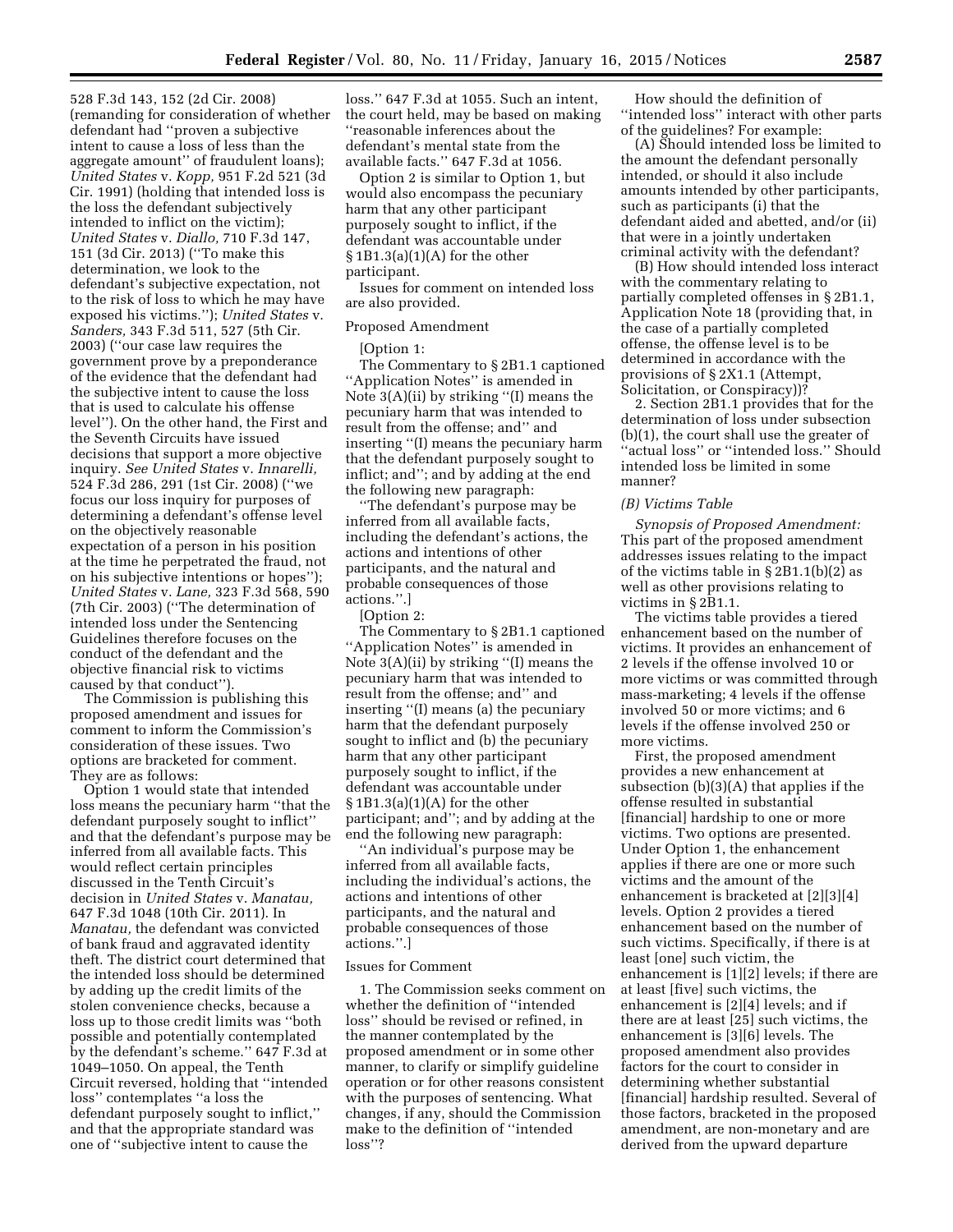provision at Application Note 20(A)(vi). The proposed amendment also brackets the possibility of deleting Application Note 20(A)(vi).

Both options also bracket the possibility of a ''cap'' that limits the cumulative impact of subsection (b)(2) and the new (b)(3)(A) to [6] levels.

Second, the proposed amendment revises the impact of the victims table by reducing the enhancements in the table from 2, 4, and 6 levels to 1, 2, and 3 levels, respectively.

Third, the proposed amendment deletes prong (iii) of subsection (b)(16)(B), relating to an offense that substantially endangered the solvency or financial security of 100 or more victims.

Finally, the proposed amendment includes issues for comment on other possible changes to the operation and impact of the victims table and other provisions relating to victims in § 2B1.1.

#### Proposed Amendment

Section 2B1.1 is amended in subsection (b)(2) by striking ''2 levels'', ''4 levels'', and ''6 levels'' and inserting ''1 level'', ''2 levels'', and ''3 levels'', respectively;

by redesignating subsections (b)(3) through  $(b)(16)$  as  $(b)(4)$  through  $(b)(17)$ , respectively (and conforming references to those subsections accordingly);

by inserting after subsection (b)(2) the following new subsection (b)(3):

[Option 1:

''(3)(A) If the offense resulted in substantial [financial] hardship to one or more victims, increase by [2][3][4] levels.

[(B) The cumulative adjustments from application of both subsections (b)(2) and (b)(3)(A) shall not exceed [6] levels.'']];

[Option 2:

''(3)(A) (Apply the greatest) If the offense resulted in substantial [financial] hardship to—

(i) [one] or more victims, increase by [1][2] levels;

(ii) [five] or more victims, increase by [2][4] levels; or

(iii) [25] or more victims, increase by  $[3][6]$  levels.

[(B) The cumulative adjustments from application of both subsections (b)(2) and (b)(3)(A) shall not exceed [6] levels.'']]; and

in subsection (b)(17) (as so redesignated) by inserting ''or'' at the end of subdivision (B)(i); by striking ''; or (iii) substantially endangered the solvency or financial security of 100 or more victims''; and by striking  $\lq\lq(b)(16)(B)$ " and inserting "(b)(17)(B)".

The Commentary to  $\S 2B1.1$  captioned ''Application Notes'' is amended by

redesignating Notes 5 through 20 as Notes 6 through 21, respectively; by inserting after Note 4 the following new Note 5:

''5. *Enhancement for Substantial [Financial] Hardship (Subsection (b)(3)).*—In determining whether the offense resulted in substantial [financial] hardship to a victim, the court shall consider, among other factors, whether the offense resulted in the victim—

(A) becoming insolvent;

(B) filing for bankruptcy under the Bankruptcy Code (title 11, United States Code);

(C) suffering substantial loss of a retirement, education, or other savings or investment fund;

(D) making substantial changes to his or her employment, such as postponing his or her retirement plans;

(E) making substantial changes to his or her living arrangements, such as relocating to a less expensive home;

[(F) suffering substantial harm to his or her reputation or credit record, or a substantial inconvenience related to repairing his or her reputation or a damaged credit record;]

[(G) being erroneously arrested or denied a job because an arrest record has been made in his or her name;]

[(H) having his or her identity assumed by someone else.]''; and

in Note 21 (as so redesignated) [by striking subdivision (A)(vi)].

# Issues for Comment

1. The Commission seeks comment on whether the victims table and other parts of § 2B1.1 adequately address the harms to victims. If not, what if any additional enhancements or other provisions should the Commission provide to address those harms?

Alternatively, should the Commission amend § 2B1.1 to limit the impact of the victims table if no victims were substantially harmed by the offense? For example, should the Commission provide that the 4-level and 6-level prongs of the victim table apply only if the offense substantially endangered the solvency or financial security of at least one victim?

2. The proposed amendment would establish a new enhancement if the offense resulted in substantial [financial] hardship to one or more victims, and provides factors for the court to consider in determining whether the enhancement applies.

The Commission seeks comment on the scope of the enhancement and the factors provided. Should the new enhancement encompass non-monetary harms? If so, what non-monetary harms should it encompass? Should any

factors be deleted or changed? Should any additional factors be added? If so, what factors?

How should this new enhancement interact with other provisions in § 2B1.1 that account for harm to victims? For example, how should this new enhancement interact with the victims table in subsection (b)(2), the enhancement for theft from the person of another in subsection (b)(3), the enhancement for means of identification in subsection (b)(11), and the enhancement for unauthorized public dissemination of personal information in subsection (b)(17)(B)? Should this new enhancement be fully cumulative with the victims table and the other enhancements, or should the Commission reduce the cumulative impact of these various provisions?

3. Section 2B1.1(b)(16)(B)(iii) provides a 4-level enhancement if the offense ''substantially endangered the solvency or financial security of 100 or more victims.'' The Commission seeks comment on whether subsection  $(b)(16)(B)(iii)$  should be eliminated (as reflected in the proposed amendment) or, in the alternative, whether the number of victims required by subsection (b)(16)(B)(iii) should be reduced. If the number of victims should be reduced, what number of victims should be required?

# *(C) Sophisticated Means*

*Synopsis of the Proposed Amendment:* As part of its overall examination of § 2B1.1, the Commission is considering issues relating to the application of the sophisticated means enhancement set forth in subsection (b)(10)(C). In doing so, the Commission identified two issues that are the subject of this part of the proposed amendment.

First, the existing enhancement applies if ''the offense otherwise involved sophisticated means.'' Applying this language, courts have applied this enhancement without a determination of whether the defendant's own conduct was ''sophisticated.'' *See, e.g., United States*  v. *Bishop-Oyedepo,* 480 Fed. App'x 431, 433–34 (7th Cir. 2012) (affirming enhancement for mortgage loan officer who submitted three fraudulent applications because the other schemer's actions were ''reasonably foreseeable''; stating that ''because [the defendant] knew of the scheme and the scheme as a whole was sophisticated, the adjustment was appropriate regardless of the sophistication of her individual actions''). Relatedly, courts have varied in their analysis as to whether a scheme must be

''sophisticated'' in comparison to any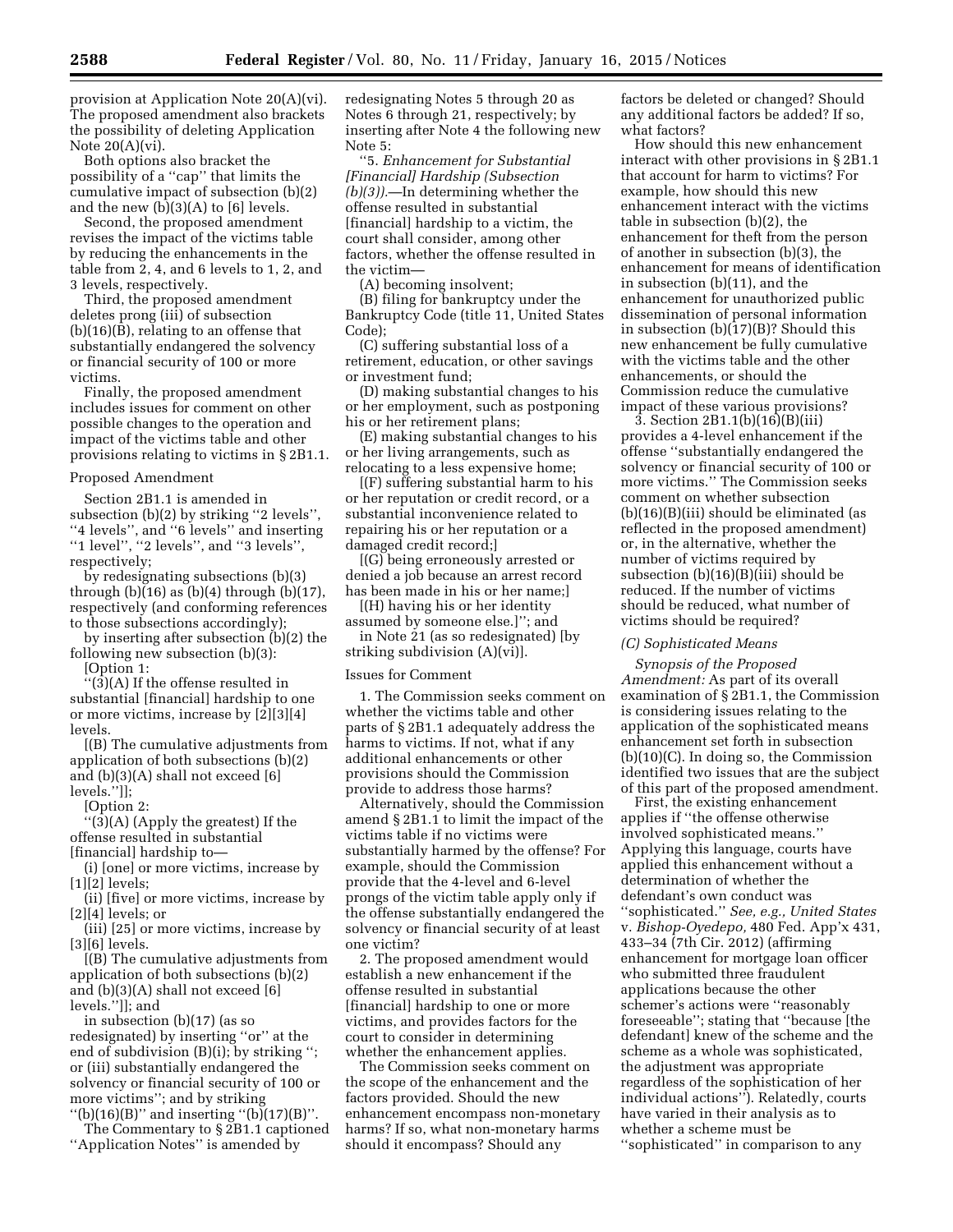fraud that could be sentenced under § 2B1.1 or if, instead, the scheme must be sophisticated in comparison to a scheme of the type at issue. *Compare United States* v. *Jones,* 530 F.3d 1292, 1307 (10th Cir. 2008) (affirming application of enhancement because scheme at issue was ''readily distinguishable from less sophisticated means by which the myriad crimes within the ambit of § 2B1.1 may be committed''), *with United States* v. *Wayland,* 549 F.3d 526, 529 (7th Cir. 2008) (affirming application of enhancement because the ''scheme required a greater level of planning or concealment than the typical health care fraud case'') *and United States* v. *Hance,* 501 F.3d 900, 909 (8th Cir. 2007) (stating that the sophisticated means enhancement is appropriate when the ''mail fraud, viewed as a whole, was notably more intricate than that of the garden-variety mail fraud scheme'').

The Commission is publishing this part of the proposed amendment to inform its consideration of whether the enhancement should be revised such that it applies based only on the defendant's conduct rather than offense as a whole, and whether the conduct should be compared only to similar frauds or to all frauds that could fall within the scope of § 2B1.1.

The proposed amendment revises the specific offense characteristic for sophisticated means in subsection  $(b)(10)(C)$  in several ways.

Specifically, it specifies that sophisticated means is determined relative to offenses of the same kind, and it narrows the scope of the specific offense characteristic to cases in which the defendant used (rather than the offense involved) sophisticated means.

An issue for comment is also included.

#### Proposed Amendment

Section 2B1.1(b)(10)(C) is amended by inserting after ''otherwise involved sophisticated means'' the following: ''and the defendant engaged in or caused the conduct constituting sophisticated means''.

The Commentary to § 2B1.1 captioned ''Application Notes'' is amended in Note 9 by striking ''Sophisticated Means Enhancement under'' in the heading and inserting ''Application of''; and by striking subdivision (B) as follows:

''(B) *Sophisticated Means Enhancement under Subsection (b)(10)(C).*—For purposes of subsection (b)(10)(C), 'sophisticated means' means especially complex or especially intricate offense conduct pertaining to the execution or concealment of an offense. For example, in a telemarketing scheme, locating the main office of the scheme in one jurisdiction but locating soliciting operations in another jurisdiction ordinarily indicates sophisticated means. Conduct such as hiding assets or transactions, or both, through the use of fictitious entities, corporate shells, or offshore financial accounts also ordinarily indicates sophisticated means.''; and inserting the following new subdivision (B):

''(B) *Sophisticated Means Enhancement under Subsection (b)(10)(C).*—For purposes of subsection (b)(10)(C), 'sophisticated means' means especially complex or especially intricate offense conduct that displays a significantly greater level of planning or employs significantly more advanced methods in executing or concealing the offense than a typical offense of the same kind. Conduct that is common to offenses of the same kind ordinarily does not constitute sophisticated means.

In addition, application of subsection (b)(10)(C) requires not only that the offense involve conduct constituting sophisticated means but also that the defendant engaged in or caused such conduct, *i.e.,* the defendant committed such conduct or the defendant aided, abetted, counseled, commanded, induced, procured, or willfully caused such conduct. *See* § 1B1.3(a)(1)(A).''.

# Issue for Comment

1. The proposed amendment would specify that ''sophisticated means'' is determined relative to other offenses of the same kind. What guidance, if any, should the Commission provide for determining what offenses are of the same kind, for purposes of determining sophisticated means? For example, are all telemarketing fraud offenses of the same kind, or should distinctions be made among different kinds of telemarketing fraud offenses, or conversely—are all telemarketing fraud offenses in fact a subset of a broader category? Similarly, are all theft offenses of the same kind, or are there broader or narrower distinctions that should be made?

# *(D) Fraud on the Market and Related Offenses*

*Synopsis of Proposed Amendment:*  This part of the proposed amendment addresses offenses involving the fraudulent inflation or deflation in the value of a publicly traded security or commodity. The proposed new guideline is a result of the Commission's continued work on fraud offenses and, in particular, in the area of securities fraud and ''fraud on the market'' offenses. *See* 79 FR 49379 (August 20, 2014) (identifying as a Commission

priority for the current amendment cycle the continuation of its work on economic crimes, including among other things a study of offenses involving fraud on the market).

The proposed amendment also involves the Commission's past work in implementing the directive in section 1079A(a)(1) of the Dodd-Frank Wall Street Reform and Consumer Protection Act, Public Law 111–203.

Specifically, section 1079A(a)(1)(A) directed the Commission to ''review and, if appropriate, amend'' the guidelines and policy statements applicable to ''persons convicted of offenses relating to securities fraud or any other similar provision of law, in order to reflect the intent of Congress that penalties for the offenses under the guidelines and policy statements appropriately account for the potential and actual harm to the public and the financial markets from the offenses.''

In addition, section 1079A(a)(1)(B) provided that, in promulgating any such amendment, the Commission shall—

(i) ensure that the guidelines and policy statements, particularly section 2B1.1(b)(14) and section 2B1.1(b)(17) (and any successors thereto), reflect—

(I) the serious nature of the offenses described in subparagraph (A);

(II) the need for an effective deterrent and appropriate punishment to prevent the offenses; and

(III) the effectiveness of incarceration in furthering the objectives described in subclauses (I) and (II);

(ii) consider the extent to which the guidelines appropriately account for the potential and actual harm to the public and the financial markets resulting from the offenses;

(iii) ensure reasonable consistency with other relevant directives and guidelines and Federal statutes;

(iv) make any necessary conforming changes to guidelines; and

(v) ensure that the guidelines adequately meet the purposes of sentencing, as set forth in section 3553(a)(2) of title 18, United States Code.

Securities fraud is prosecuted under 18 U.S.C. 1348 (Securities and commodities fraud), which makes it unlawful to knowingly execute, or attempt to execute, a scheme or artifice (1) to defraud any person in connection with a security or (2) to obtain, by means of false or fraudulent pretenses, representations, or promises, any money or property in connection with the purchase or sale of a security. The statutory maximum term of imprisonment for an offense under section 1348 is 25 years. Offenses under section 1348 are referenced in Appendix